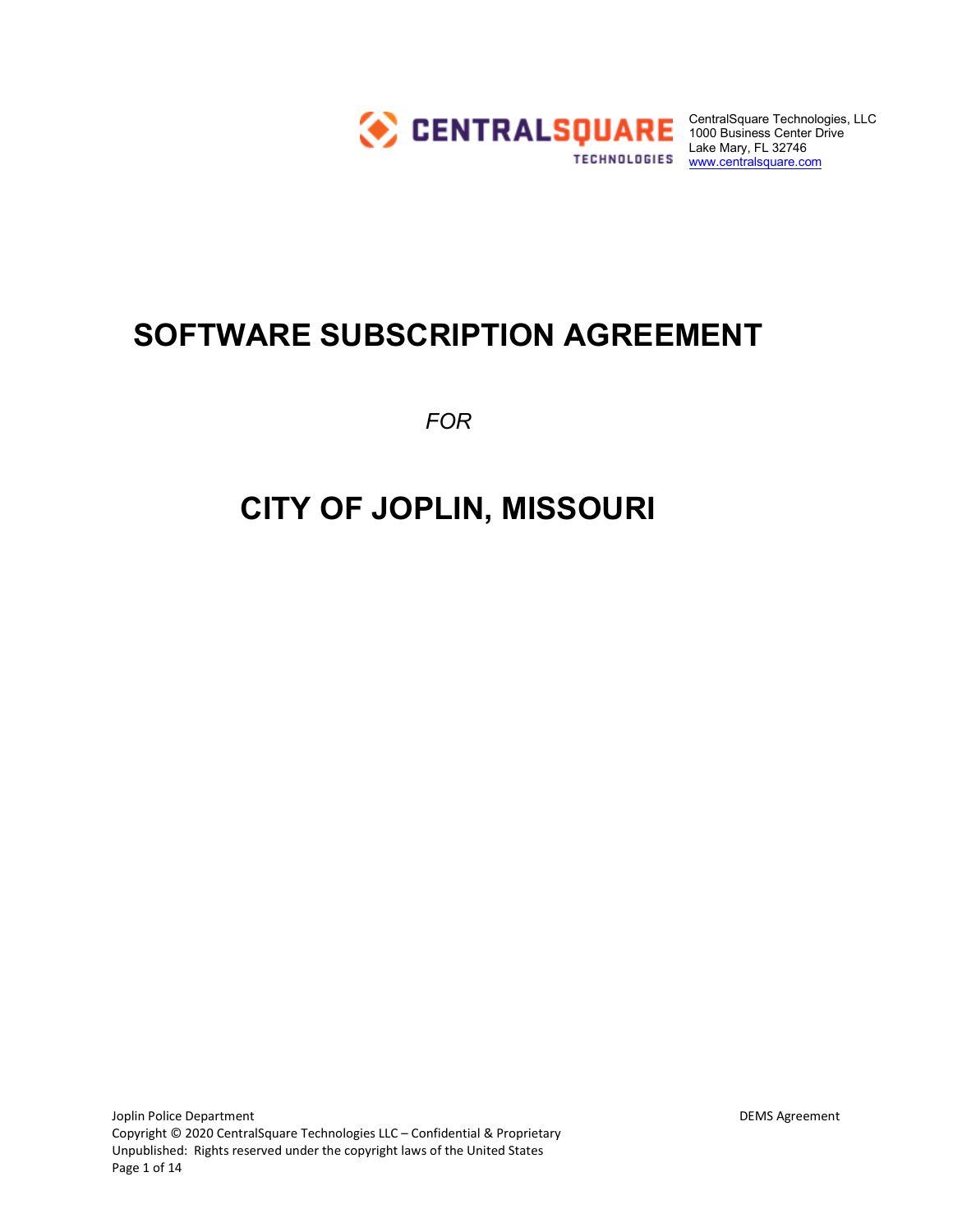This Software Subscription Agreement (the "Agreement") effective as of the last date shown on the signature block below (the "Effective Date"), is entered into between CentralSquare Technologies, LLC, ("CentralSquare") with offices at 1000 Business Center Drive, Lake Mary, FL 32746, and City of Joplin, Missouri ("Customer"), located at 602 South Main Street. Customer and CentralSquare may also be referred to herein individually as a "Party" or collectively as the "Parties".

WHEREAS, The Customer wishes to purchase and CentralSquare desires to license to Customer the software described in Exhibit A.

Now, therefore, in consideration of the terms, promises, mutual covenants and conditions contained in this Agreement, Customer and CentralSquare agree as follows:

# **1.0 Exhibits and Order of Precedence**

The following Exhibits are incorporated into this Agreement:

- 1. Exhibit A: Pricing Detail
- 2. Exhibit B: Payment Schedule
- 3. Exhibit C: Software Technical Support
- 4. Exhibit D: Statement of Work

In the event of any inconsistency among the various documents that comprise this Agreement, the order of precedence shall be as follows: (i) the Agreement, followed by (ii) the Exhibits to the Agreement in the order in which they appear.

#### **1.1 Entire Agreement**

This Agreement, and any Exhibits specifically incorporated herein by reference, constitutes the entire agreement between the Parties with respect to the subject matter. These documents supersede and merge all previous proposals of sale, communications, representations, understandings and agreements, whether oral or written, between the Parties with respect to the subject hereof.

This Agreement may not be modified except by a writing subscribed to by authorized representatives of both Parties.

# **2.0 Definitions**

- (a) **Anniversary Date:** means the annually reoccurring date of this Agreement's Effective Date.
- (b) **Documentation**: All written, electronic, or recorded end user and system administrator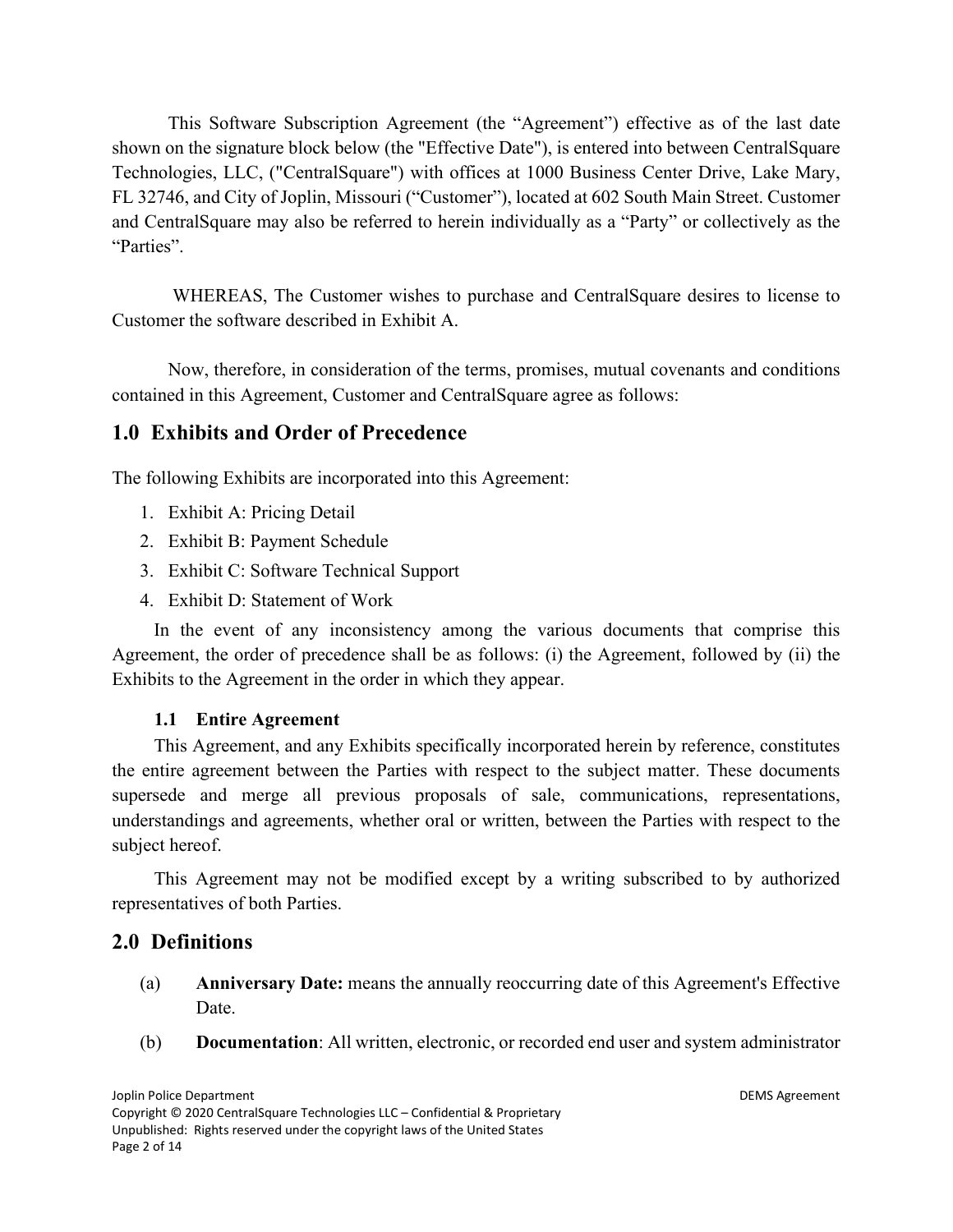documentation and functional descriptions therein that describe the uses, features, and functional capabilities of the System, and that are published or provided to Customer by CentralSquare.

- (c) **Executable Object Code**: Software code which has been compiled for use by the computer and is no longer directly readable or modifiable by humans.
- (d) **Execution of Agreement**: Date Agreement is signed by all enumerated Parties.
- (e) **Hardware**: All hardware, equipment, and other tangible non-Software items supplied to Customer by CentralSquare under this Agreement. For the sake of clarity, Server Hardware shall mean Hardware listed as "Server Hardware" in *Exhibit A: Pricing Detail*.
- (f) **Go Live**: The use of the System as a live, non-test-bed system. This can be exhibited by events such as the completion of the first real-world booking, the taking of the first real-world call for service, the entry of the first real-world case report, or a similar event dealing with real-world use.
- (g) **Software**: Any computer programs in object code form and any updates, enhancements, modifications, revisions, additions, replacements or conversions thereof owned by CentralSquare and set forth or identified in *Exhibit A: Pricing Detail* or subsequently licensed to Customer. Software specifically excludes any Third-Party Software.
- (h) **Services**: All project management, training, data conversion, and other services to be provided by CentralSquare under this Agreement.
- (i) **SSH**: Secure Shell. A cryptographic protocol for securing data which it transmitted over an insecure network.
- (j) **Subscription Fee:** The total subscription fee of the items as specified in *Exhibit A: Pricing Detail*, including, as applicable, equipment, software licenses, and services, acquired under this Agreement, and if included as a line item in *Exhibit A*, any applicable sales, use, value added, or other such governmental charges.
- (k) **System**: The collective whole of all Software, Hardware, and Services to be purchased, developed, licensed, supplied, installed, configured, or implemented by CentralSquare under this Agreement.
- (l) **Third-Party Software**: Any software to be supplied by CentralSquare under this agreement that is purchased or licensed from any source external to CentralSquare for use with or integration into the System.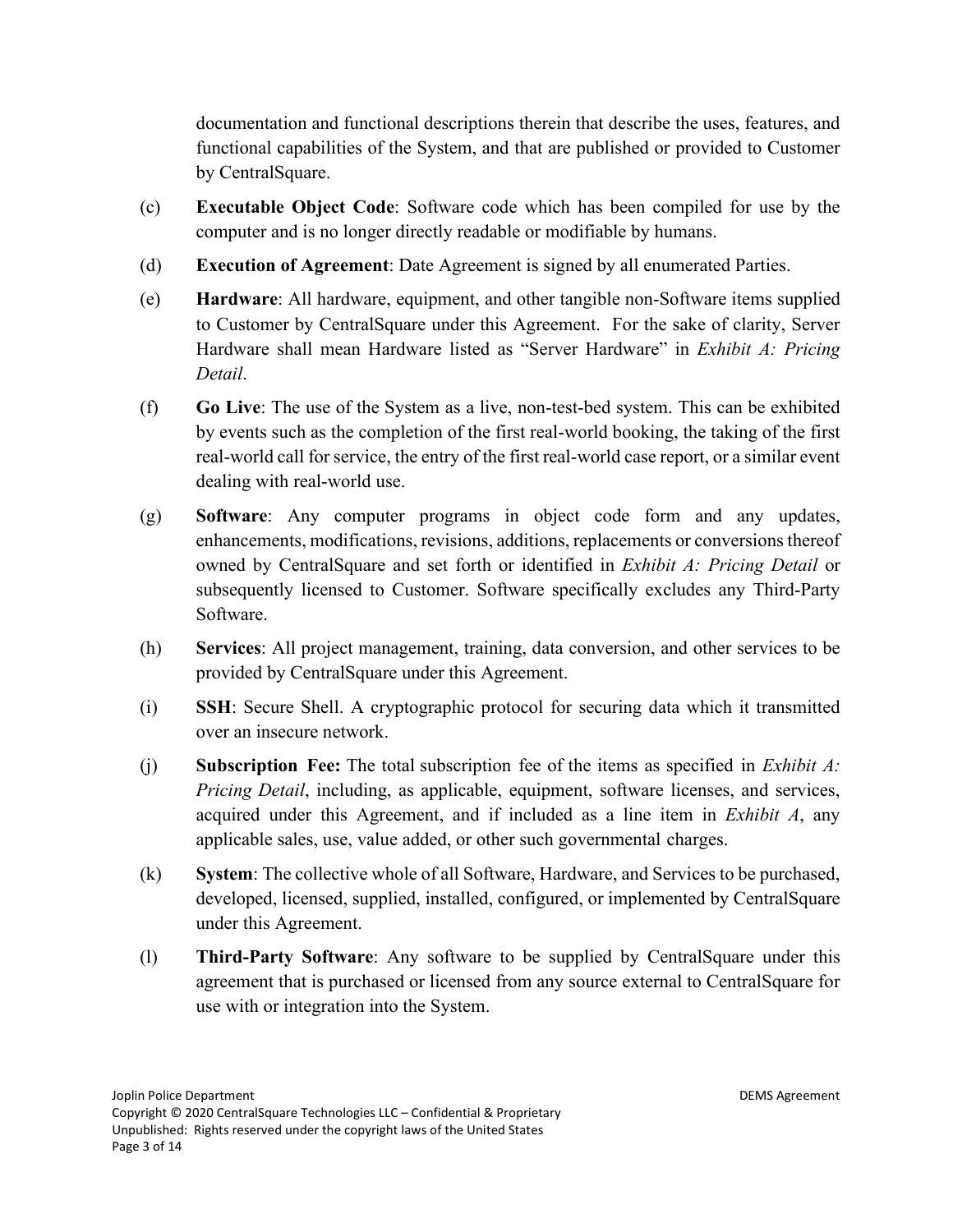# **3.0 Subscription**

#### **3.1 Grant of Access**

In consideration of Customer's payment of the subscription fees set forth in *Exhibit A: Pricing Detail*, and subject to the terms and conditions set forth herein, CentralSquare hereby grants to Customer, and Customer accepts, a, non-transferable and non-exclusive access to use certain CentralSquare software (the "Software") identified in *Exhibit A: Pricing Detail* only for Customer's own business purposes in object code format so long as Annual Subscription Fees are paid and current.

#### **3.2 Copies and Modifications**

Customer may make a copy of the Software solely for backup or archival purposes. No CentralSquare identifying marks, copyright or proprietary right notices may be deleted from any copies of the Software made by Customer. Customer shall not decompile, or create by reverse engineering or otherwise, the source code from the object code supplied hereunder or adapt the Software in any way or use it to create a derivative work. CentralSquare shall not be responsible in any way for Software performance if the Software has been modified, except as modified by CentralSquare.

#### **3.3 Restrictions on Usage**

Customer shall not allow any party, other than CentralSquare, to add, update, or delete database records or file system objects directly to or on the server or database except as provided for in the CentralSquare Documentation.

Customer shall not access any Server Hardware except as provided in the CentralSquare Documentation or cause any software except the Software provided under this Agreement to be installed on or executed on the Server Hardware.

#### **3.4 Infringement**

CentralSquare will at its expense defend against any claim, action or proceeding by a thirdparty ("Action" herein) for infringement by the CentralSquare Software of copyright or trade secrets, provided that Customer immediately notifies CentralSquare in writing of such Action and cooperates fully with CentralSquare and its legal counsel in the defense thereof. CentralSquare may in its discretion (i) contest, (ii) settle, (iii) procure for Customer the right to continue using the CentralSquare Software, or (iv) modify or replace the CentralSquare Software so that it no longer infringes (as long as the functionality and performance described in the Specifications substantially remains following such modification or replacement). Customer may participate in the defense of such Action at its own expense. If CentralSquare concludes in its sole judgment that none of the foregoing options are commercially reasonable, and Customer's use of the CentralSquare Software is permanently enjoined as a result of a judgment of a court of competent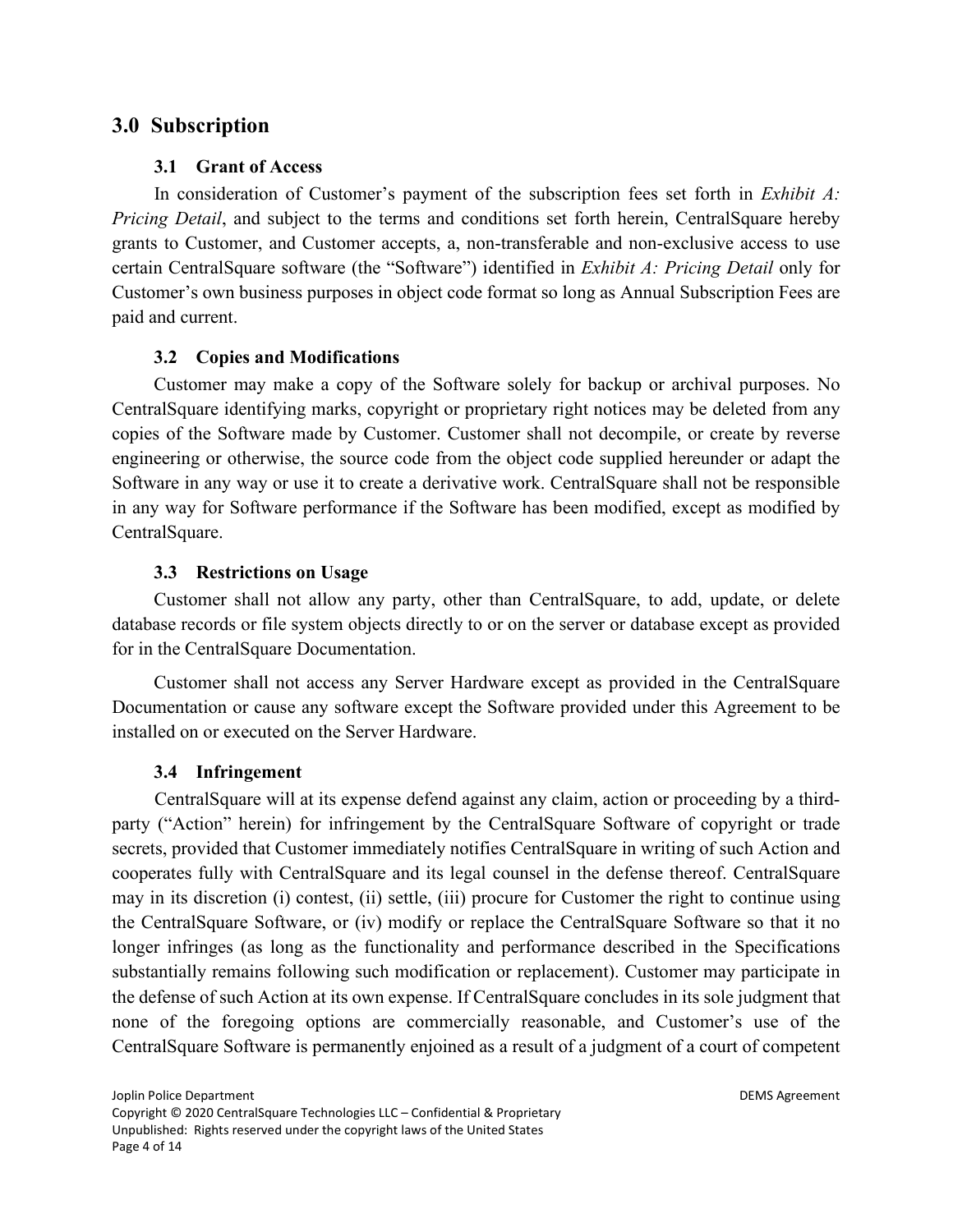jurisdiction in such Action, then CentralSquare will return to Customer the fee(s) paid by Customer under this Agreement less a prorated portion of said fee(s) for Customer's use of the CentralSquare Software in this Agreement shall terminate. In addition, in the event such Action results in a money judgment against Customer which does not arise, wholly or in part, from the actions or omissions of Customer, its officers, directors, employees, contractors, agents, or elected officials, or a third-party, CentralSquare will, subject to Section 9.0 herein, indemnify Customer therefrom.

Notwithstanding the above, CentralSquare shall have no duty under this Section 3.4 with respect to any claim, action or proceeding arising from or related to infringements (i) by thirdparty Software, including operating system software, or hardware, (ii) arising out of modifications to the CentralSquare Software and/or Documentation not made by CentralSquare, (iii) resulting from use of the CentralSquare Software to practice any method or process which does not occur wholly within the CentralSquare Software, or (iv) resulting from modifications to the CentralSquare Software or Documentation prepared pursuant to specifications or other material furnished by or on behalf of Customer. This Section 3.4 states the entire obligation of CentralSquare regarding infringement of intellectual property rights and will survive the termination of this Agreement.

# **4.0 Term and Termination**

## **4.1 Initial Term**

The initial term of this Agreement shall be for one (1) year. The Initial Term includes Installation and related Services described in *Exhibit D: Statement of Work*.

# **4.2 Renewal**

At the conclusion of the Initial Term, this Agreement shall automatically renew for successive one (1) year terms (each a "Renewal Term"), unless Customer notifies CentralSquare in writing of its decision not to renew at least thirty (30) days prior to the end of the Initial Term or any Renewal Term. (The Initial Term and any Renewal Term collectively are referred to herein as the "Term".). This Agreement will renew pursuant to Section 5.3 at an Annual Subscription Fee increase of 5%.

#### **4.3 Termination**

# **4.3.1 By CentralSquare for Cause**

In addition to various other express rights of CentralSquare to terminate this Agreement set forth herein, CentralSquare shall also have the right to terminate this Agreement upon thirty (30) day's prior written notice and cancel any unfulfilled portion of it by written notice to Customer due to Customer's failure to comply with any material terms or conditions of this Agreement, or in other cases if: (i) Customer becomes bankrupt or insolvent or enters into any arrangement or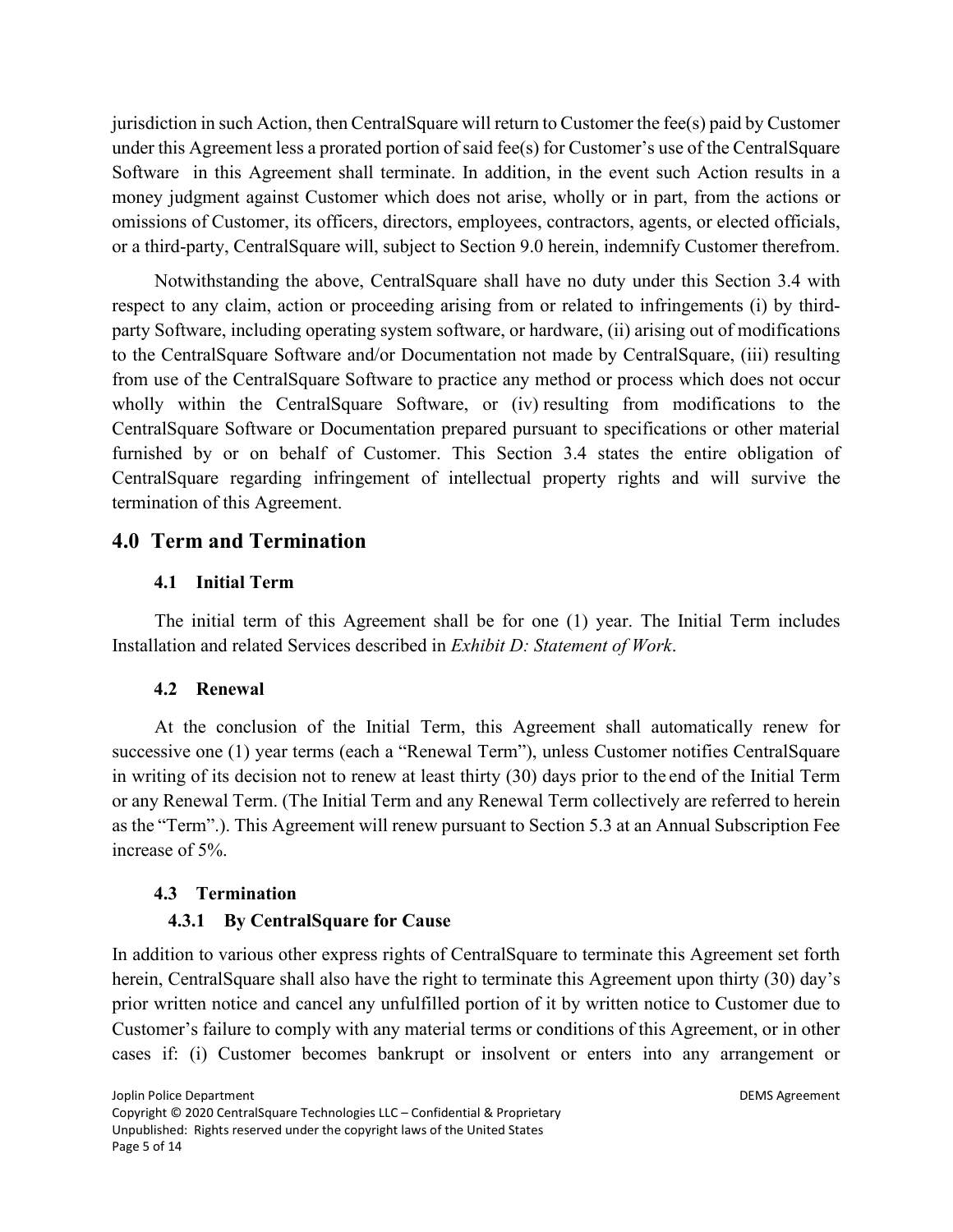composition with its creditors or if a receiver is appointed to direct the business of Customer, or (ii) Customer sells or assigns its rights, duties or obligations under this Agreement to any person or entity, in whole or in part, whether by assignment, merger, transfer or assets, sale of stock, operation of law or otherwise, without the express written permission of CentralSquare or (iii) upon Customer's breach of the use or confidentiality and nondisclosure provisions contained herein, or (iv) upon a violation of CentralSquare's proprietary rights hereunder. The termination of this Agreement shall automatically terminate and extinguish the right to use CentralSquare Software.

## **4.3.2 By Customer for Cause**

Customer may terminate this Agreement for cause based upon the failure of CentralSquare to comply with any material terms and/or conditions of the Agreement, provided that Customer shall give CentralSquare thirty (30) days' written notice specifying CentralSquare's failure. If within thirty (30) days after receipt of such notice, CentralSquare shall not have either corrected such failure or, in the case of failure which cannot be corrected in thirty (30) days, begun in good faith to correct said failure and thereafter proceeded diligently to complete such correction, then Customer may, at its option, place CentralSquare in default and the Agreement shall terminate on the date specified in such notice.

## **4.3.3 Termination without Cause**

Either party may terminate this Agreement, without cause, upon no less than one hundred eighty (180) days written notice to the other party. Provided that notice of termination has not been provided, on or before the expiration of the then current term, and at each annual anniversary thereof, CentralSquare shall provide to Customer a Renewal Notice for signature. CentralSquare reserves the right to change the terms and conditions upon which Software Support shall be offered for renewal terms, subject to written notice to Customer.

# **5.0 Delivery, Subscription and Support Fees, Payments, Taxes, and Third-Party Costs**

#### **5.1 Delivery of Software to Customer**

The Software shall be delivered in executable object code form only. CentralSquare shall initially deliver and install copies of the Software as set forth in *Exhibit D: Statement of Work*, in the quantities set forth in *Exhibit A: Pricing Detail.* Except as stated in *Exhibit C: Support Addendum*, CentralSquare shall not be responsible for providing any updates, enhancements, modifications, revisions, additions, replacements, conversions or maintenance to the Software.

#### **5.2 Delivery of Services to Customer**

CentralSquare will provide Services as set forth in *Exhibit A: Pricing Detail* and *Exhibit D: Statement of Work*.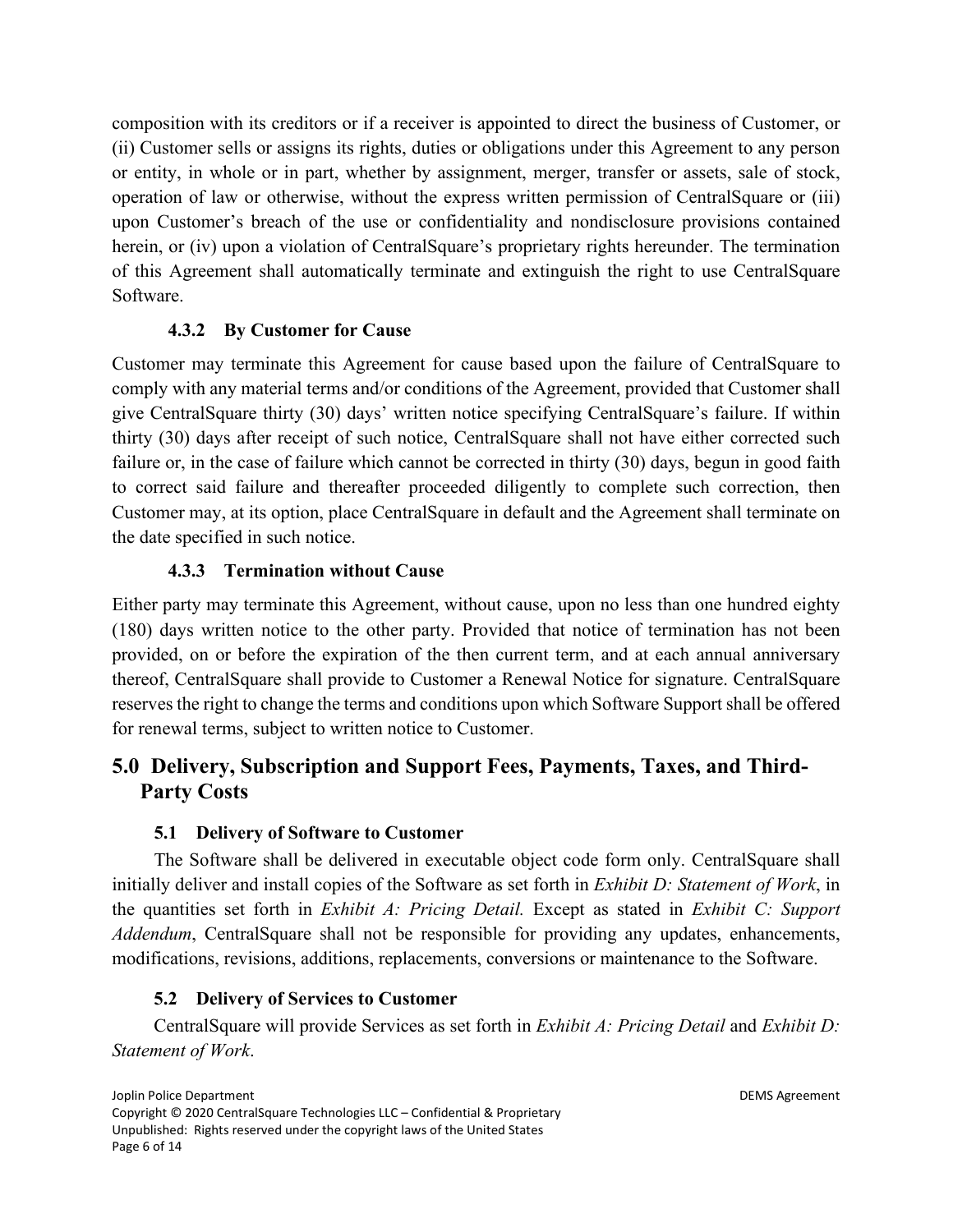#### **5.3 Subscription and Support Fee(s)**

Annual Subscription Fees to be paid by Customer for the initial term of this Agreement are established based on the software subscription(s) purchased. The Annual Subscription Fee for the first renewal term shall be the amount specified in *Exhibit A: Pricing Detail* hereto, subject to the adjustments as described below.

Unless otherwise terminated as provided herein, CentralSquare shall notify Customer, prior to the end of the current term, of the Annual Subscription Fees for any renewal term. Unless otherwise agreed in writing, Annual Subscription Fees shall be due on or before the commencement of each term and are due for all Software applications and modules. Annual Subscription Fees for the first renewal term and all renewals thereafter shall be subject to increase on an annual basis at a rate of 5%. Additional subscriptions purchased by Customer during any Term will result in additional Annual Subscription Fees which shall be prorated to be coterminous with Customer's then current Term.

Subscription Fees do not include travel, food or lodging expenses incurred by CentralSquare for services provided at Customer's site or other locations remote from CentralSquare's principal place of business. Such reasonable expenses shall be paid by Customer on receipt of CentralSquare's invoice for such reasonable expenses. Travel costs submitted for reimbursement will be actual costs.

#### **5.4 Payments**

If Customer ceases to keep in force the Agreement, any resumption shall be subject to payment by Customer of all past unpaid fees for previous years in addition to the fee for the current year. Payment of applicable fees for any additional services required to bring Customer's system current, which fees shall be charged at CentralSquare's then current rates for such services, shall also be the responsibility of the Customer. Customer acknowledges and agrees that the preceding clause is reasonable in light of the fact that the expenses incurred and resources devoted by CentralSquare to further development, enhancement and support of the CentralSquare Software must be spread over CentralSquare's Customer base and fairly shared by all CentralSquare Software users.

All amounts due and payable to CentralSquare hereunder shall, if not paid when due, bear a late charge equal to one and one-half percent (1-1/2 %) per month, or the highest rate permitted by law, whichever is less, from thirty (30) days after their due date until paid. Failure to pay annual fees when due may result in a notice of termination in accordance with Section 4.3.

> Remittance Address for Payments Only: CentralSquare Technologies, LLC 12709 Collection Center Drive Chicago, IL 60693

Payments may be made by check; wire transfer; or Automated Clearing House ("ACH").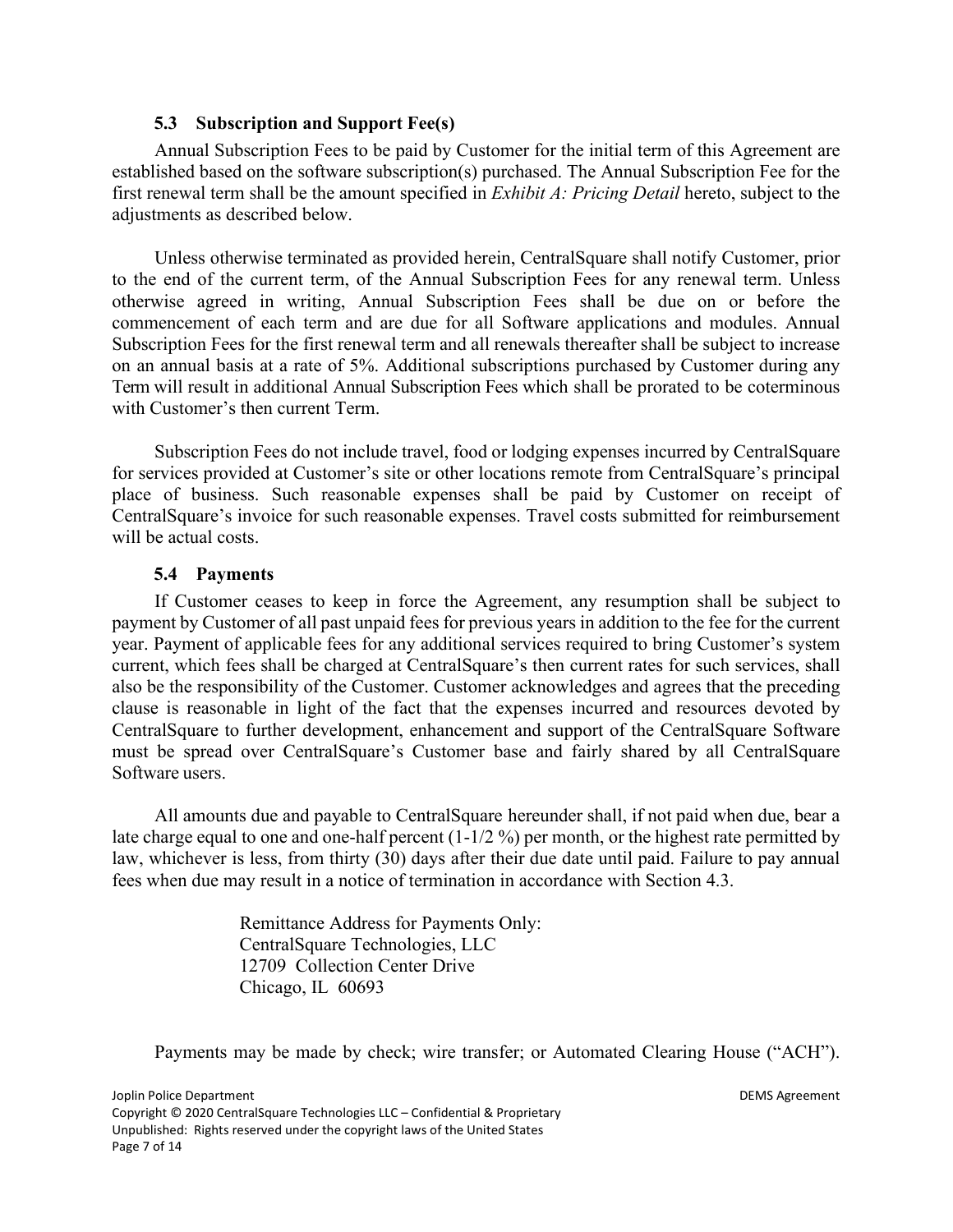CentralSquare will provide banking information if Customer requests to pay by wire transfer or ACH.

#### **5.5 Taxes**

Except for taxes for which Customer provides CentralSquare with written certification of its tax-exempt status, if CentralSquare is required to collect or pay sales, use, property, value-added, or other such taxes based on the software or services provided under this Agreement, and/or Customer's use thereof, then such taxes shall be invoiced to and paid by Customer on receipt of such invoice.

# **5.6 Third-Party Costs**

Except as expressly agreed herein, CentralSquare assumes no responsibility for any thirdparty costs related to implementation of the System. This includes, but is not limited to, any thirdparty costs associated with the implementation of Interfaces as defined in *Exhibit D: Statement of Work*.

Other components (hardware and/or software, collectively "third-party Components") may be desired for use with the System. CentralSquare assumes no responsibility under this Agreement for obtaining and/or supporting any third-party Components except as expressly agreed herein. This includes, but is not limited to, networking equipment, workstations, servers for third-party systems, mobile networking equipment, and mobile workstations, laptops, or tablets.

# **6.0 Rights and Obligations**

# **6.1 Proprietary Rights**

CentralSquare represents that it is the owner of or otherwise has the rights to the Software and that it has the right to grant the use. CentralSquare retains title to the Software and its associated Documentation, including, without limitation, all copies and audiovisual aspects thereof and all rights to patents, copyrights, trademarks, trade secrets and other intellectual property rights inherent therein and appurtenant thereto. Customer shall not, by virtue of this Agreement or otherwise, acquire any proprietary rights whatsoever in the Software or its associated Documentation, which shall be confidential information of CentralSquare and the sole and exclusive property of CentralSquare. CentralSquare hereby expressly reserves any right not expressly granted to Customer by this Agreement. No identifying marks, copyright or proprietary right notices may be deleted from any copy of the Software provided to or made by Customer. All right and title to any third-party software provided by CentralSquare under this Agreement shall remain with the applicable vendor thereof. Nothing in this Agreement shall be construed as conveying title in the Software, its associated Documentation, or any third-party software to Customer.

# **6.2 Trademarks and Trade Names**

Any and all trademarks and trade names, which CentralSquare uses in connection with the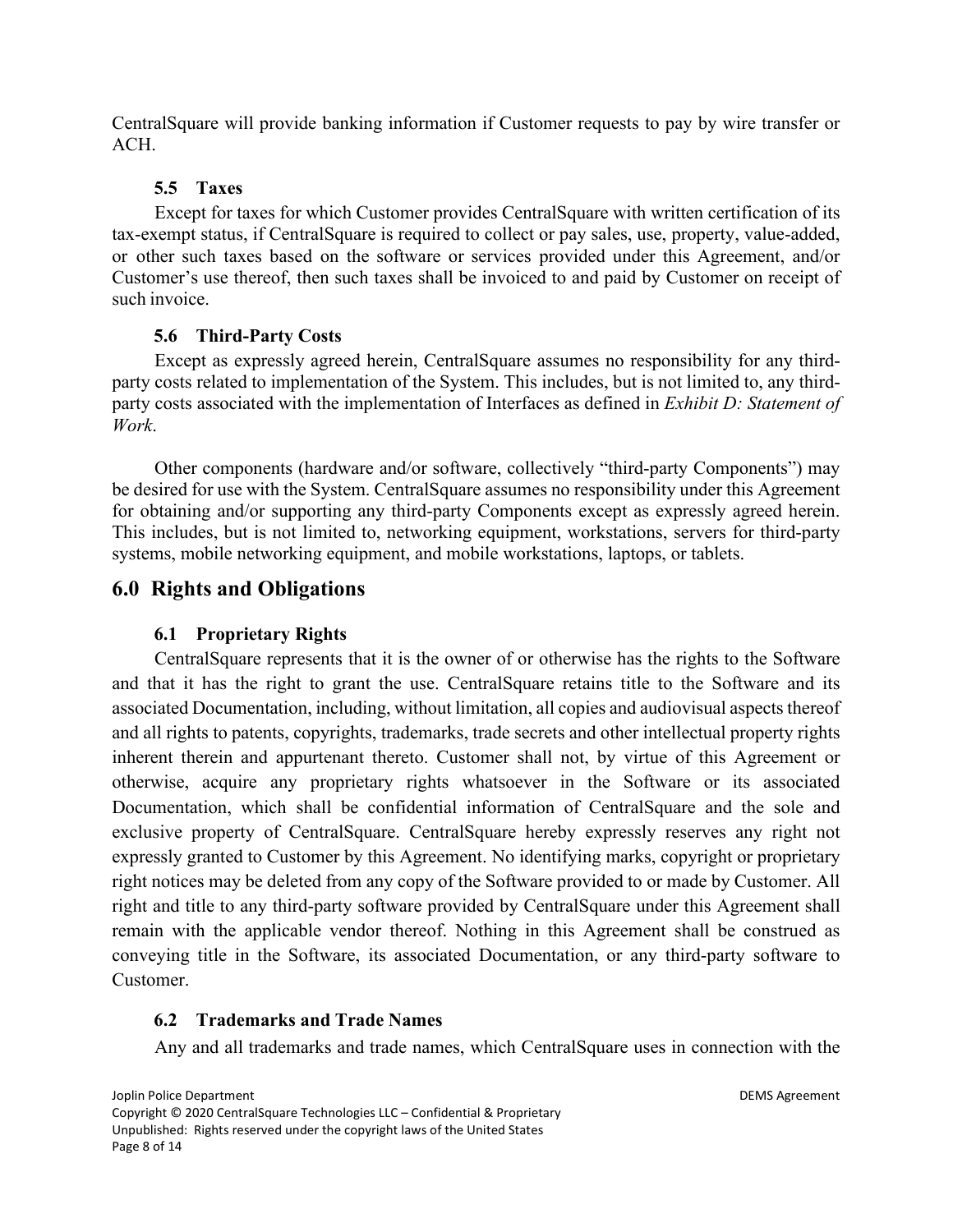Software access granted hereunder, are and shall remain the exclusive property of CentralSquare. Nothing contained in this Agreement shall be deemed to give Customer any right, title or interest in any trademark or trade name of CentralSquare.

# **6.3 Confidentiality**

Except as otherwise provided in this Agreement, Customer shall not sell, transfer, publish, disclose or otherwise make available any portion of the Software or its associated Documentation to others. Customer shall use its reasonable best efforts to cooperate with and assist CentralSquare in identifying and preventing any unauthorized use, copying or disclosure of the Software or any portion thereof or any of the algorithms or logic contained therein or any other deliverables.

 **6.3.1** CentralSquare agrees to maintain Customer's confidential business information and confidential data, including patient identifying data, to which CentralSquare gains access in confidence and to not disclose such information except as required to perform hereunder or as required by law. Customer will use reasonable efforts to identify or designate information or data as confidential at or within five (5) business days of disclosure. Notwithstanding the above, CentralSquare shall own the copyrights, trade secrets, patent rights and other proprietary rights in and may use without restriction knowledge, information, ideas, methods, know-how, and copyrightable expression learned or acquired (including without limitation any feedback, suggestions, or other information or materials) as a result of or in connection with this Agreement to make modifications and enhancements to the CentralSquare Software or Documentation. Customer shall acquire no intellectual property ownership rights to the CentralSquare Software or Documentation as a result of such use, whether as author, joint author, or otherwise. Confidential information does not include any information which (a) is generally available to the public or becomes generally known to the public through no act or omission of CentralSquare or any violation of confidentiality; (b) is disclosed to CentralSquare by third parties without breach of confidentiality obligations; (c) is already in the lawful or rightful possession of CentralSquare prior to receipt of the confidential information or (d) is developed independently by CentralSquare without use of the confidential information.

 **6.3.1.1** CentralSquare maintains a security program for managing access to customer data – particularly HIPAA and CJIS information ("Security Approved Personnel"). This includes 1) a pre-employment background check; 2) security training required by Federal CJIS regulations; and 3) criminal background checks/fingerprints required by Federal or State regulations. CentralSquare will work with the Customer to provide reasonably required documentation (such as the CJIS Security Addendum Certification form and VPN documents).

**6.3.1.2** If required by the Customer, CentralSquare will provide paper fingerprint cards for such Security Approved personnel with the fingerprinting performed in the state of the CentralSquare staff's job assignment. If the Customer requires fingerprints submitted in a form other than paper prints (such as Live Scan) or that such fingerprints be performed at the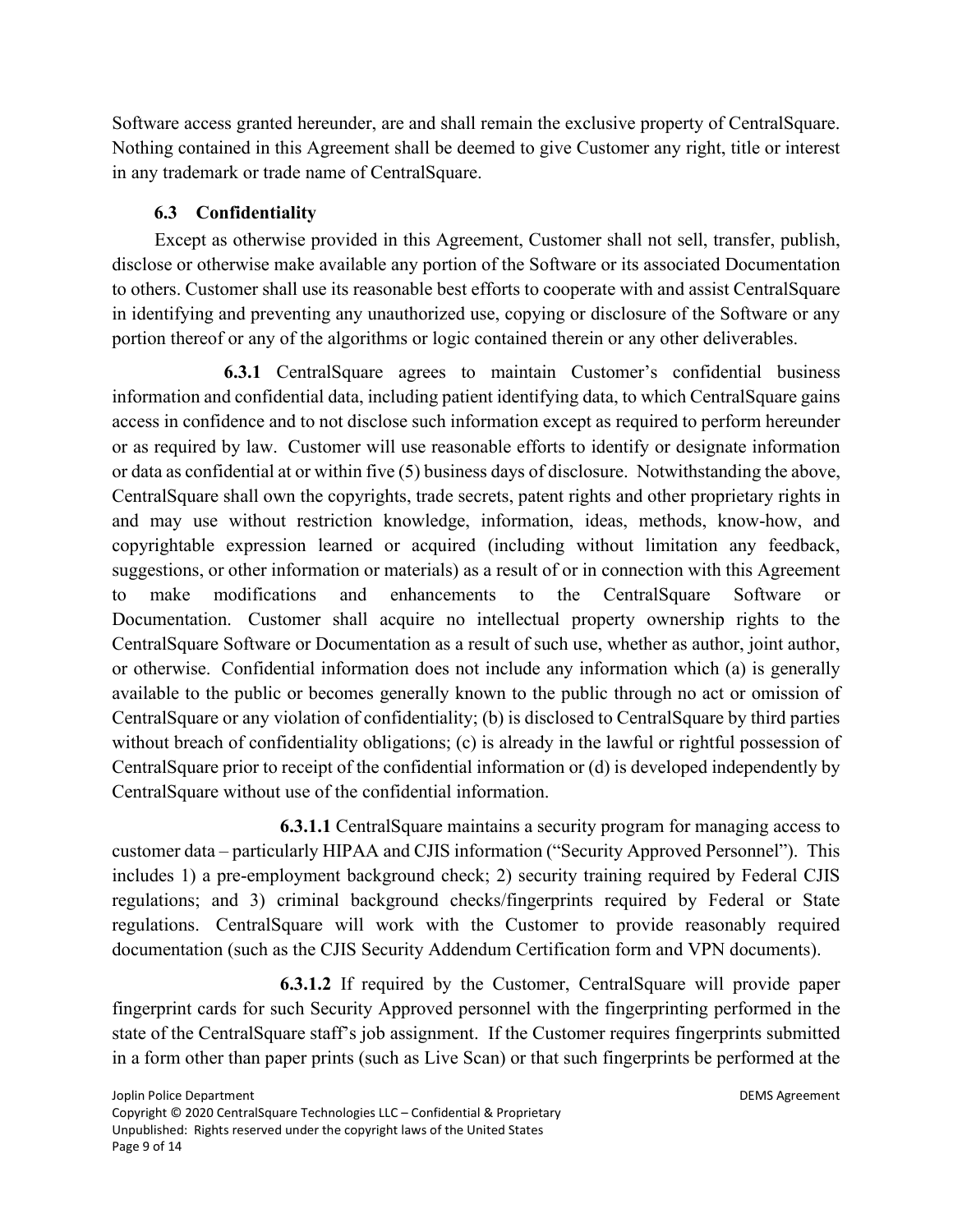Customer's site, the Customer will reimburse CentralSquare for the cost of CentralSquare Security Approved Personnel traveling to the Customer's site or for a vendor (such as Live Scan) to travel to the applicable CentralSquare office location. This provision will apply during the installation of the Project and for the duration of the Customer's Support Addendum.

#### **6.4 Non-Confidential Information**

Confidentiality obligations of the Parties shall not extend to information that:

- (a) is, as of the time of its disclosure, or thereafter becomes part of the public domain through a source other than the receiving party;
- (b) was known to the receiving party at the time of its disclosure and such knowledge can be proven by documentation;
- (c) is independently developed by the receiving party;
- (d) is subsequently learned from a third-party not under a confidentiality obligation to the providing party; or
- (e) is required to be disclosed pursuant to court order, subpoena, or government authority, whereupon the receiving party shall provide notice to the other party prior to such disclosure.

# **7.0 Warranties**

#### **7.1 Software Warranties**

CentralSquare warrants that: (i) it owns or otherwise has the rights in the Software and has the right to license the Software as described in this Agreement.

# **7.2 Wireless Service Limitations**

Problems in the CentralSquare software or transmission of data caused by wireless services, including cell phone carriers, cell phone devices and operating systems, and any personal settings on the devices are not warranted by CentralSquare, or covered under the terms of this Agreement. The Customer's use of services provided by wireless service providers or carrier, or transmission of data from cell phone carriers, cell phones and operating systems, and the security, privacy, or accuracy of any data provided via such services is at the Customer's sole risk.

# **7.3 Hardware and Third-Party Software Warranties**

CentralSquare warrants that, at the time of delivery, the Hardware will be new and unused. In addition, CentralSquare warrants that upon payment of the applicable fees, Customer will acquire good and clear title to the Hardware, free and clear of all liens and encumbrances.

All Hardware and Third-Party Software warranties provided by the manufacturer will be passed through to Customer. CentralSquare will be solely responsible for processing and managing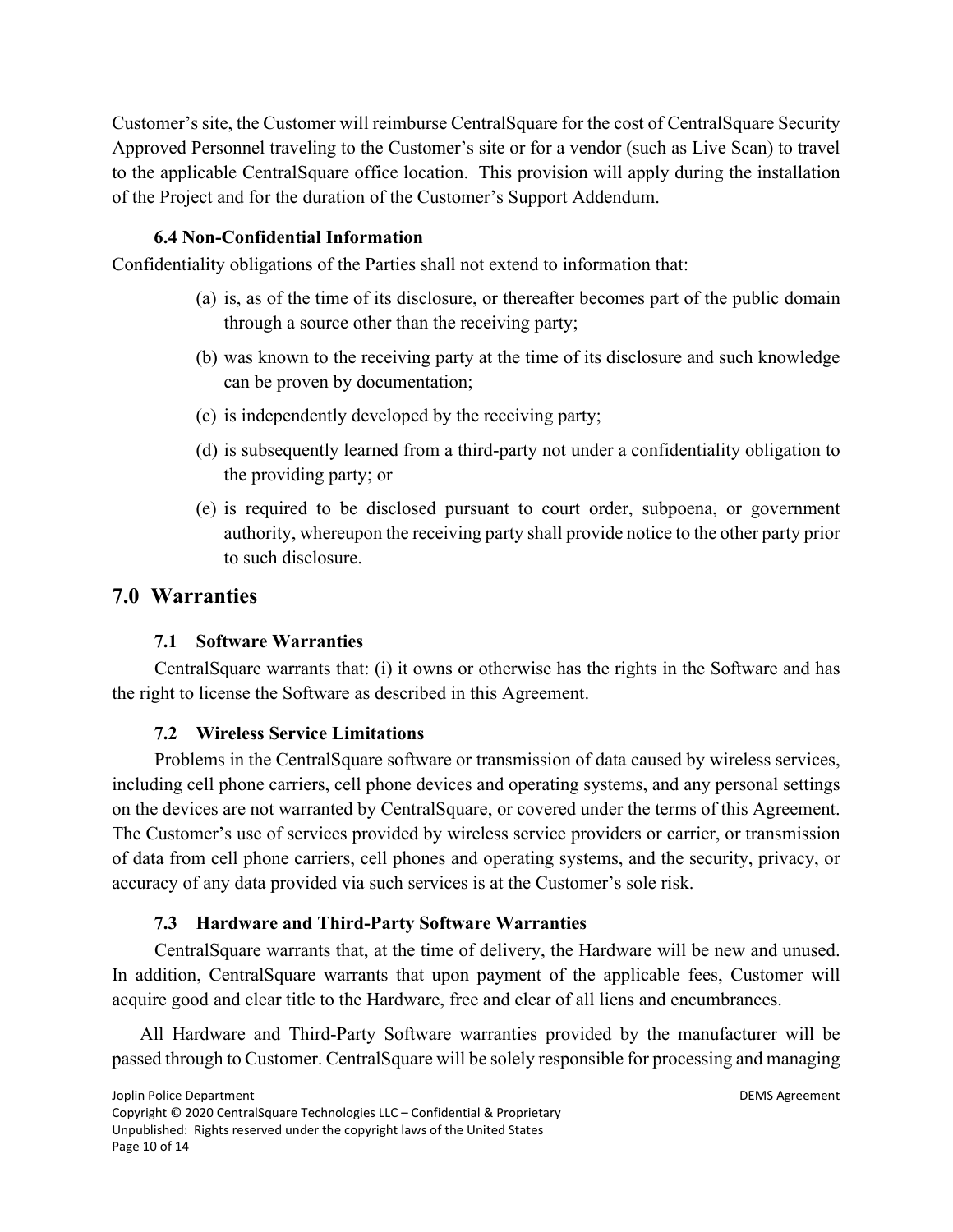of all Hardware and Third-Party Software warranty claims that may be necessary during the term of this Agreement. **CENTRALSQUARE EXPRESSLY DISCLAIMS, AND CUSTOMER HEREBY EXPRESSLY WAIVES, ALL OTHER WARRANTIES, EXPRESS OR IMPLIED, INCLUDING, WITHOUT LIMITATION, WARRANTIES OF MERCHANTABILITY AND FITNESS FOR A PARTICULAR PURPOSE.**

# **8.0 Insurance Provision**

CentralSquare, at all times during the term of this Agreement, shall obtain and maintain in force insurance coverage of the types and with the limits as follows:

- (a) Commercial General Liability Insurance: Commercial general liability insurance with a limit of \$1,000,000 for each occurrence; \$2,000,000 in the aggregate.
- (b) Professional Liability Insurance: Professional liability insurance with a limit of \$5,000,000 each claim; \$5,000,000 in the aggregate.
- (c) Business Automobile Liability Insurance: Business automobile liability insurance or equivalent form with a limit of not less than \$1,000,000 for each accident. Such insurance shall include coverage for owned, hired and non-owned vehicles.

At Customer's request, CentralSquare shall provide properly executed Certificates of Insurance which shall clearly evidence all insurance required in this Agreement.

# **9.0 Indemnification and Limitation of Liability**

CENTRALSQUARE SHALL INDEMNIFY, DEFEND AND HOLD HARMLESS CUSTOMER FROM ANY AND ALL CLAIMS, LAWSUITS OR LIABILITY, INCLUDING ATTORNEYS' FEES AND COSTS, ALLEGEDLY ARISING OUT OF, IN CONNECTION WITH, OR INCIDENT TO ANY LOSS, DAMAGE OR INJURY TO PERSONS OR PROPERTY OR ARISING FROM A WRONGFUL OR NEGLIGENT ACT, ERROR OR OMISSION OF CENTRALSQUARE, ITS EMPLOYEES, AGENTS, CONTRACTORS, OR ANY SUBCONTRACTOR AS A RESULT OF CENTRALSQUARE'S OR ANY SUBCONTRACTOR'S PERFORMANCE PURSUANT TO THIS AGREEMENT; HOWEVER, CENTRALSQUARE SHALL NOT BE REQUIRED TO INDEMNIFY CUSTOMER FOR ANY CLAIMS OR ACTIONS CAUSED TO THE EXTENT OF THE NEGLIGENCE OR WRONGFUL ACT OF CUSTOMER, ITS EMPLOYEES, AGENTS, OR CONTRACTORS. NOTWITHSTANDING ANYTHING TO THE CONTRARY IN THE FOREGOING, IF A CLAIM, LAWSUIT OR LIABILITY RESULTS FROM OR IS CONTRIBUTED TO BY THE ACTIONS OR OMISSIONS OF CUSTOMER, OR ITS EMPLOYEES, AGENTS OR CONTRACTORS, CENTRALSQUARE'S OBLIGATIONS UNDER THIS PROVISION SHALL BE REDUCED TO THE EXTENT OF SUCH ACTIONS OR OMISSIONS BASED UPON THE PRINCIPLE OF COMPARATIVE FAULT.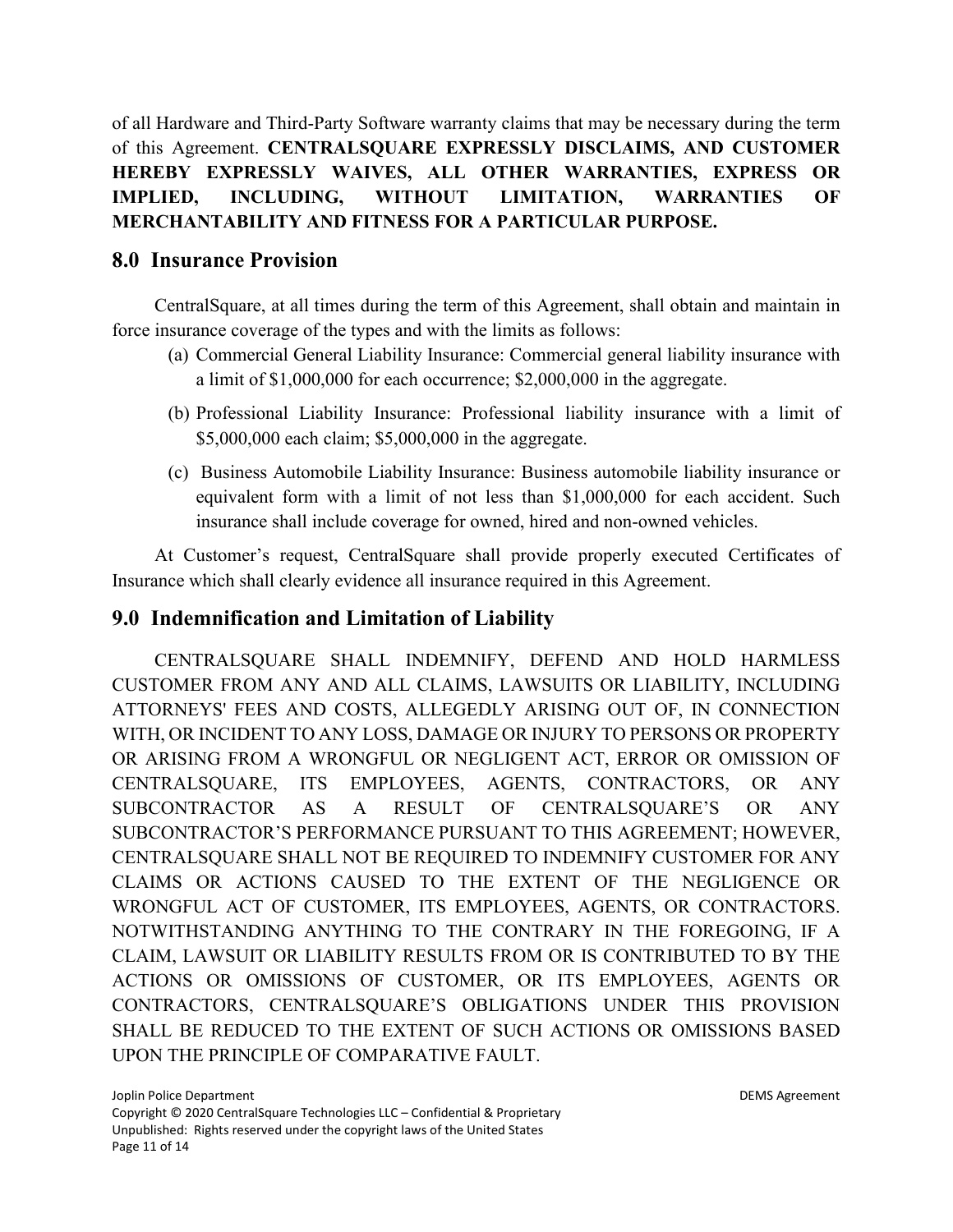NOTWITHSTANDING THE FOREGOING, THE AGGREGATE LIABILITY OF CENTRALSQUARE FOR ANY REASON AND UPON ANY CAUSE OF ACTION OF CLAIM, INCLUDING, WITHOUT LIMITATION, CENTRALSQUARE'S OBLIGATION TO INDEMNIFY AND HOLD HARMLESS UNDER THIS AGREEMENT, SHALL BE LIMITED TO DIRECT DAMAGES WHICH SHALL NOT EXCEED (I) THE CONTRACT PRICE; OR (II) IN THE CASE OF BODILY INJURY, PERSONAL INJURY, OR PROPERTY DAMAGE FOR WHICH DEFENSE AND INDEMNITY COVERAGE IS PROVIDED BY CENTRALSQUARE'S INSURANCE CARRIER, THE COVERAGE LIMITS OF SUCH INSURANCE.

**IN NO EVENT SHALL CENTRALSQUARE, ITS SUBCONTRACTORS OR SUPPLIERS BE LIABLE WHETHER IN CONTRACT OR IN TORT FOR LOST PROFITS, LOST SAVINGS, LOST DATA, LOST OR DAMAGED SOFTWARE, OR ANY OTHER CONSEQUENTIAL OR INCIDENTAL DAMAGES ARISING OUT OF, OR OTHERWISE RELATED TO THIS AGREEMENT, REGARDLESS OF WHETHER CENTRALSQUARE HAS NOTICE OF THE POSSIBILITY OF ANY SUCH LOSS OR DAMAGE.**

# **10.0 Miscellaneous**

#### **10.1 Force Majeure**

Neither party shall be liable to the other for any delay or failure to perform any of the services or obligations set forth in this Agreement due to causes beyond its reasonable control. Performance times shall be considered extended for a period of time equivalent to the time lost because of such delay.

#### **10.2 Governing Law**

This Agreement and performance hereunder shall be governed by the law of the State of Missouri, without giving effect to the principles of conflict of law of such state or international treaties.

#### **10.3 Forum Selection**

The Parties hereby submit to the exclusive jurisdiction and venue of the Circuit Court of Jasper County, Missouri with respect to any action between the Parties relating to this Agreement.

#### **10.4 Assignment**

Neither this Agreement nor any rights or obligations hereunder shall be assigned or otherwise transferred by either Party without the prior written consent of the other Party, which consent will not be unreasonably withheld; provided however, that in the event of a merger or acquisition of all or substantially all of CentralSquare's assets, CentralSquare may assign this Agreement to an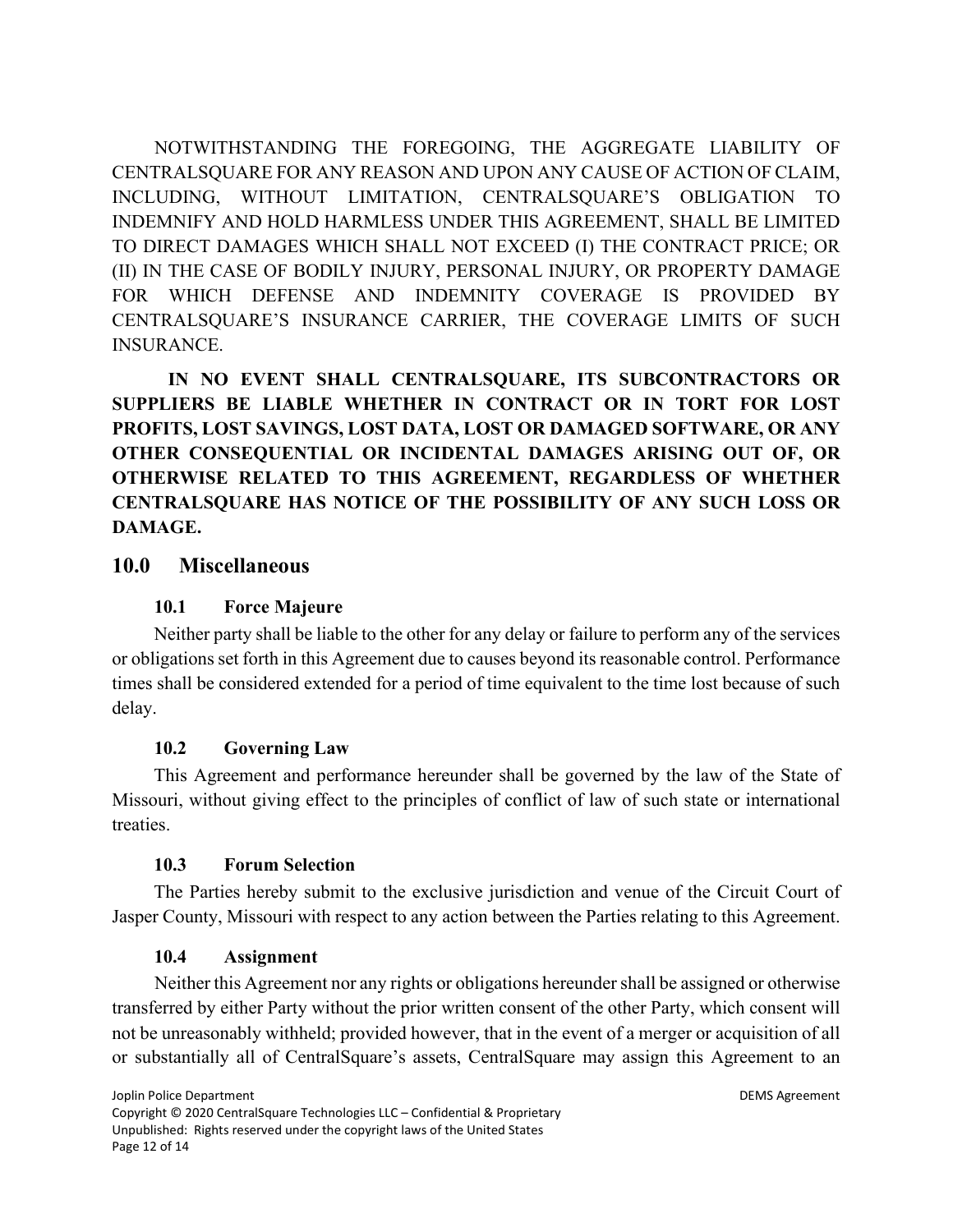entity ready, willing and able to perform CentralSquare's executory obligations hereunder, as evidenced by an express written assumption of the obligations hereunder by the assignee.

## **10.5 Notice**

Any notice provided pursuant to this Agreement, if specified to be in writing, shall be in writing and shall be deemed given (i) if by hand delivery, upon receipt hereof; (ii) if mailed, 7 days after deposit in the U.S. mails, postage prepaid, certified mail, return receipt requested. All notices shall be addressed to the Parties at the addresses set forth on the first page hereof.

# **10.6 Survival**

All provisions of this Agreement relating to proprietary rights, confidentiality, nondisclosure and to payment of fees by Customer shall survive the termination of this Agreement.

# **10.7 No Waiver**

The waiver or failure of either party to exercise any right in any respect provided for herein shall not be deemed a waiver of any further right hereunder.

# **10.8 Enforceability**

If for any reason a court of competent jurisdiction finds any provision of this Agreement, or portion thereof, to be unenforceable, that provision shall be enforced to the maximum extent permissible so as to affect the intent of the Parties, and the remainder of this Agreement shall continue in full force and effect.

# **10.9 Remedies**

Unless otherwise specified herein, the rights and remedies of the Parties set forth in this Agreement are not exclusive and are in addition to any other rights and remedies available at law or in equity.

# **10.10 Headings**

The headings of the sections of this Agreement are inserted for convenience only and shall not constitute a part hereof or affect in any way the meaning or interpretation of this Agreement.

# **10.11 No Third-Party Beneficiaries**

The Parties agree that this Agreement is for the benefit of the Parties hereto and is not intended to confer any rights or benefits on any third-party, and that there are no third-party beneficiaries as to this Agreement or any part or specific provision of this Agreement.

# **10.12 Limitation of Actions**

No action, regardless of form, arising out of or relating to this Agreement or the subject matter hereof may be brought by either party more than two (2) years after the cause of action has initially arisen, with the exception of either Party's breach of its confidentiality or non-disclosure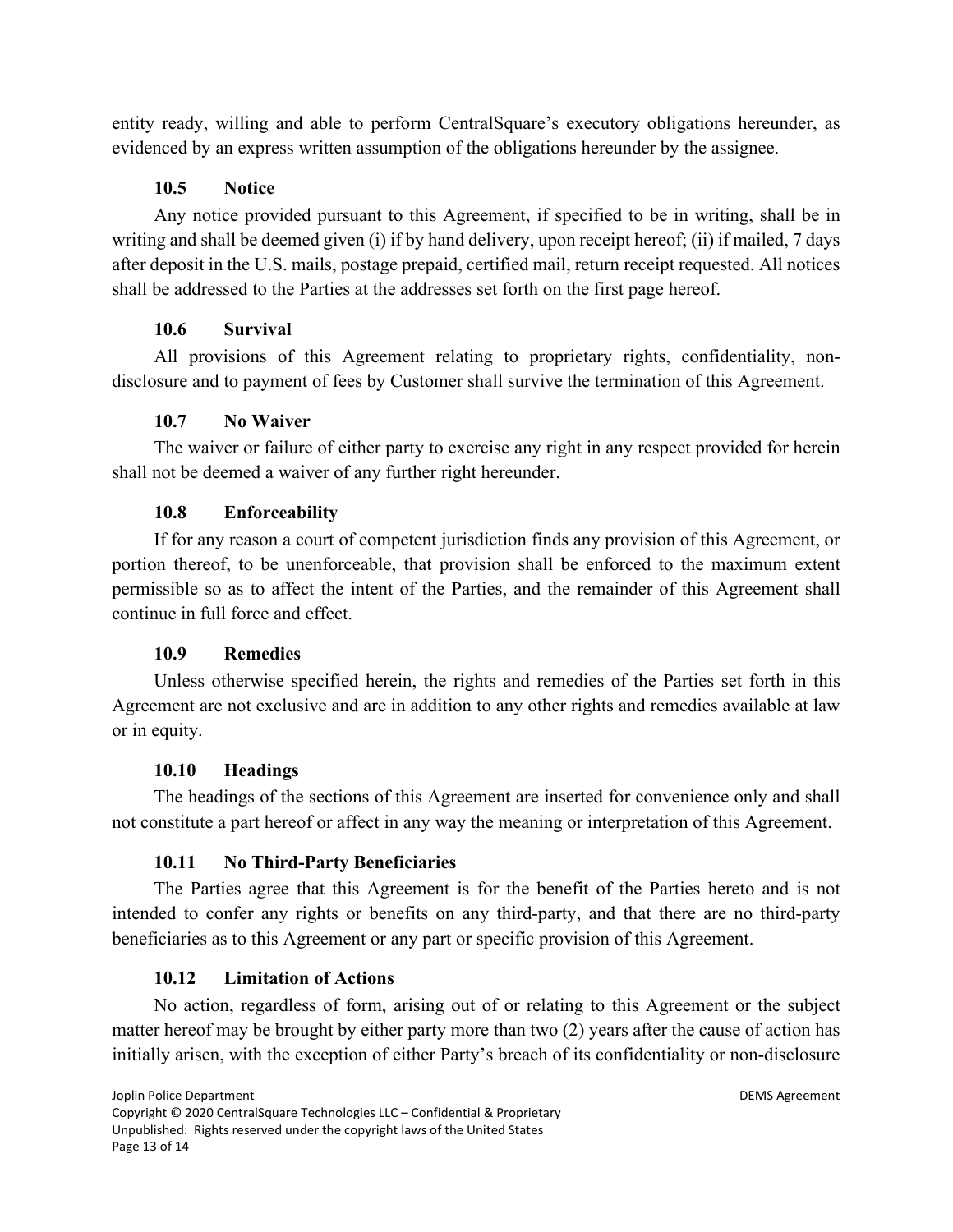obligations herein or Customer's violation of CentralSquare's proprietary rights in the Software or any other software owned or licensed by CentralSquare. Notwithstanding the foregoing, should any applicable Missouri State or federal laws for which the statutes of limitations for such action(s) extend beyond two (2) years, such Missouri State or federal law shall control.

## **10.13 Non-Discrimination**

CentralSquare agrees to abide by the requirements of the following as applicable: Title VI of the Civil Rights Act of 1964 and Title VII of the Civil Rights Act of 1964, as amended by the Equal Employment Opportunity Act of 1972, Federal Executive Order 11246 as amended, the Rehabilitation Act of 1973, as amended, the Vietnam Era Veteran's Readjustment Assistance Act of 1974, Title IX of the Education Amendments of 1972, the Age Discrimination Act of 1975, the Fair Housing Act of 1968 as amended, and CentralSquare agrees to abide by the requirements of the Americans with Disabilities Act of 1990. CentralSquare agrees not to discriminate in its employment practices and will render services under this Agreement without regard to race, color, religion, sex, national origin, veteran status, political affiliation, disabilities, or because of an individual's sexual orientation. Any act of discrimination committed by CentralSquare, or failure to comply with these obligations when applicable shall be grounds for termination of this Agreement.

## **10.14 Cooperative Procurement**

The parties agree that CentralSquare may utilize this Agreement to provide products and/or services to any municipality, county, state, non-profit hospital, educational institute, special governmental agency, non-profit corporation performing governmental functions or any other entity allowed to utilize cooperative procurement under law. The parties agree that the Customer, its elected officials, agents and employees or the employees of any elected official shall in no way be responsible for or held liable for any agreement, service, product or expenses arising out of any agreement CentralSquare may enter into with other entities.

#### **10.14 Non-Appropriation**

In the event funds are not appropriated and budgeted in any fiscal year for payments due under this Agreement, Customer shall notify CentralSquare of such occurrence and this Agreement shall terminate on the last day of the fiscal year for which the appropriation was made without penalty or expense to Customer of any kind whatsoever. Should Customer terminate the Agreement for such nonappropriation, CentralSquare shall be paid for all undisputed fees and expenses earned up to the date of such termination.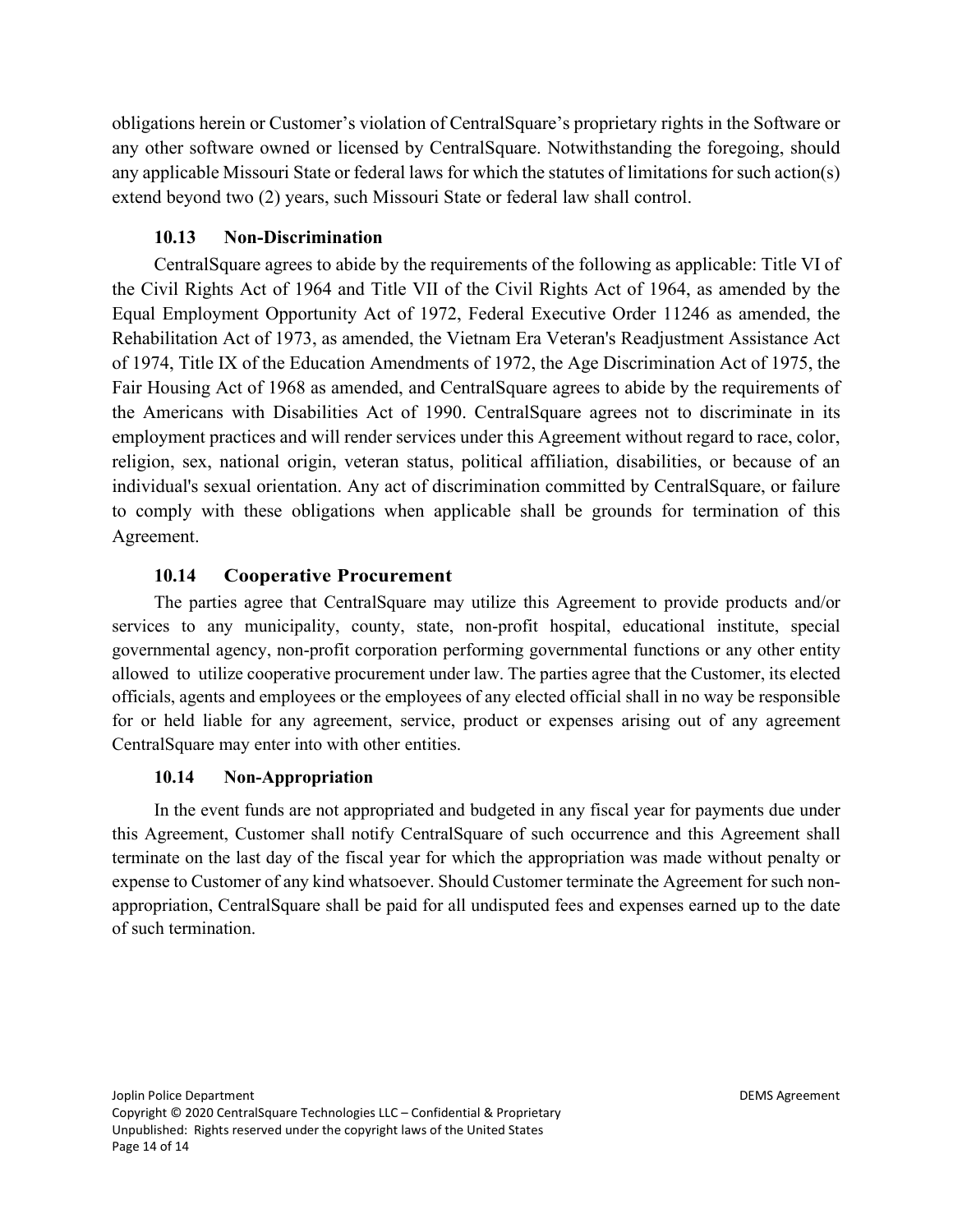# **EACH PARTY'S ACCEPTANCE HEREOF IS EXPRESSLY LIMITED TO THE TERMS OF THIS AGREEMENT, INCLUDING ITS EXHIBITS, AND NO DIFFERENT OR ADDITIONAL TERMS CONTAINED IN ANY PURCHASE ORDER, CONFIRMATION OR OTHER WRITING SHALL HAVE ANY FORCE OR EFFECT UNLESS EXPRESSLY AGREED TO IN WRITING BY THE PARTIES.**

# **CITY OF JOPLIN, MISSOURI CENTRALSQUARE TECHNOLOGIES, LLC** Accepted By (Signature) Accepted By (Signature) Printed Name Printed Name Title Title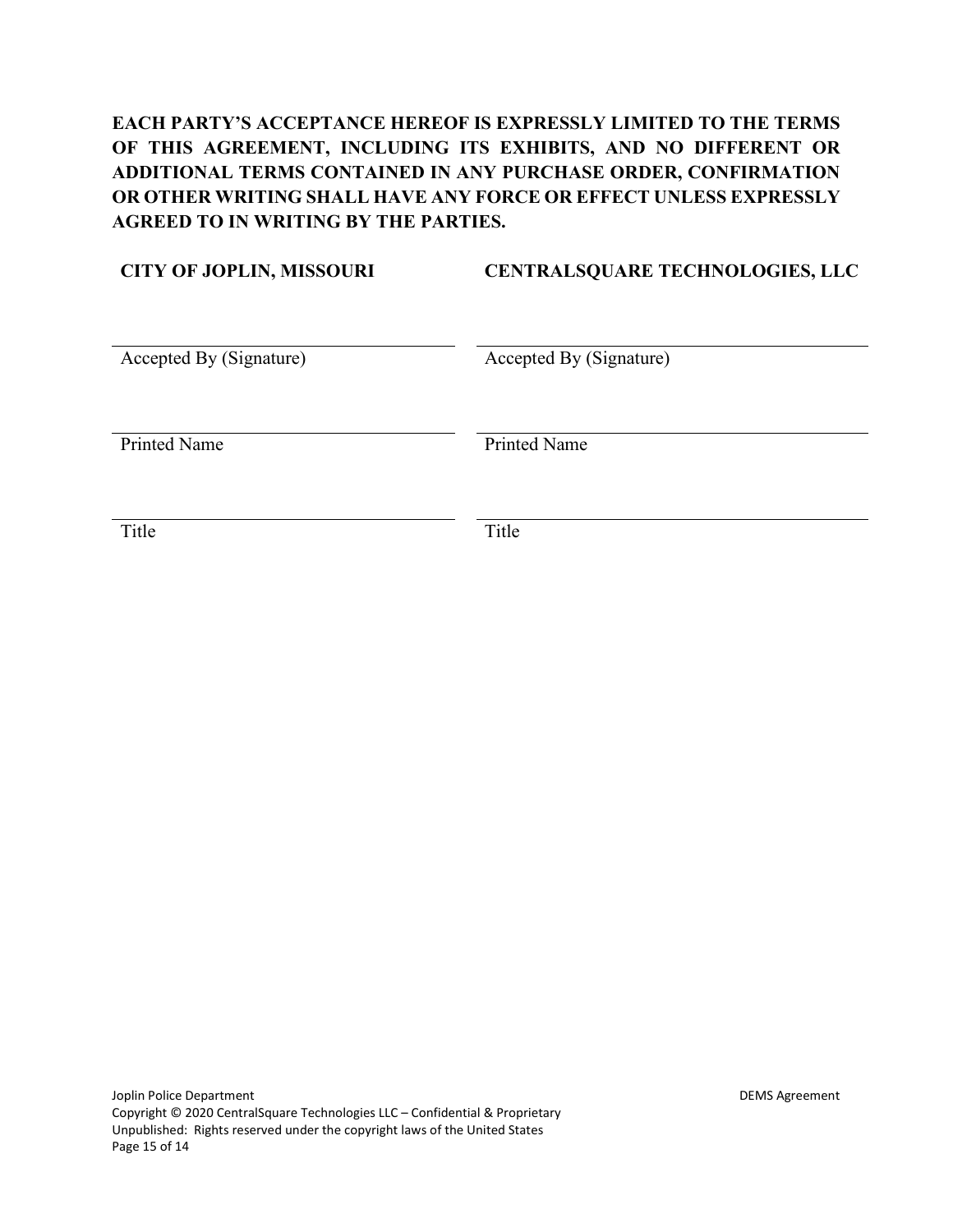# **EXHIBIT A: Pricing Details**

The Pricing and Payment Details for this DEMS Subscription Agreement are included in the main Subscription Fee for City of Joplin, Missouri as set forth under the Pro Software License and Subscription Agreement.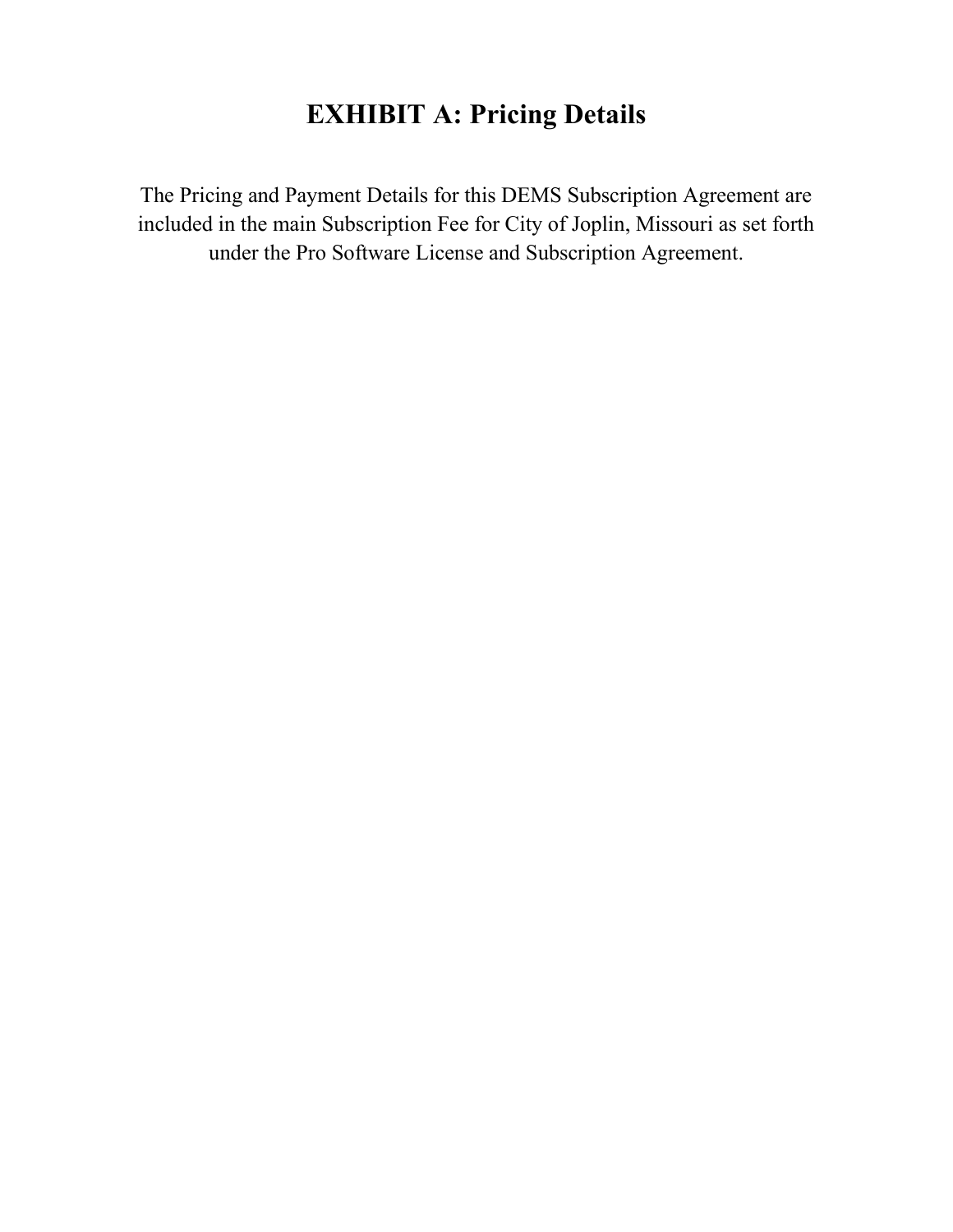# **EXHIBIT B : Payment Terms**

The payment terms due under this Agreement are as follows:

The Pricing and Payment Details for this DEMS Subscription Agreement are included in the main Subscription Fee pricing for City of Joplin, Missouri as set forth under the Pro Software License and Subscription Agreement.

\*The Annual Subscription Fees will be due at Go Live of the Pro Software License and Subscription Agreement. Thereafter, the Annual Subscription Fees shall increase by an amount not to exceed 5% from the prior year and be due on the Anniversary Date.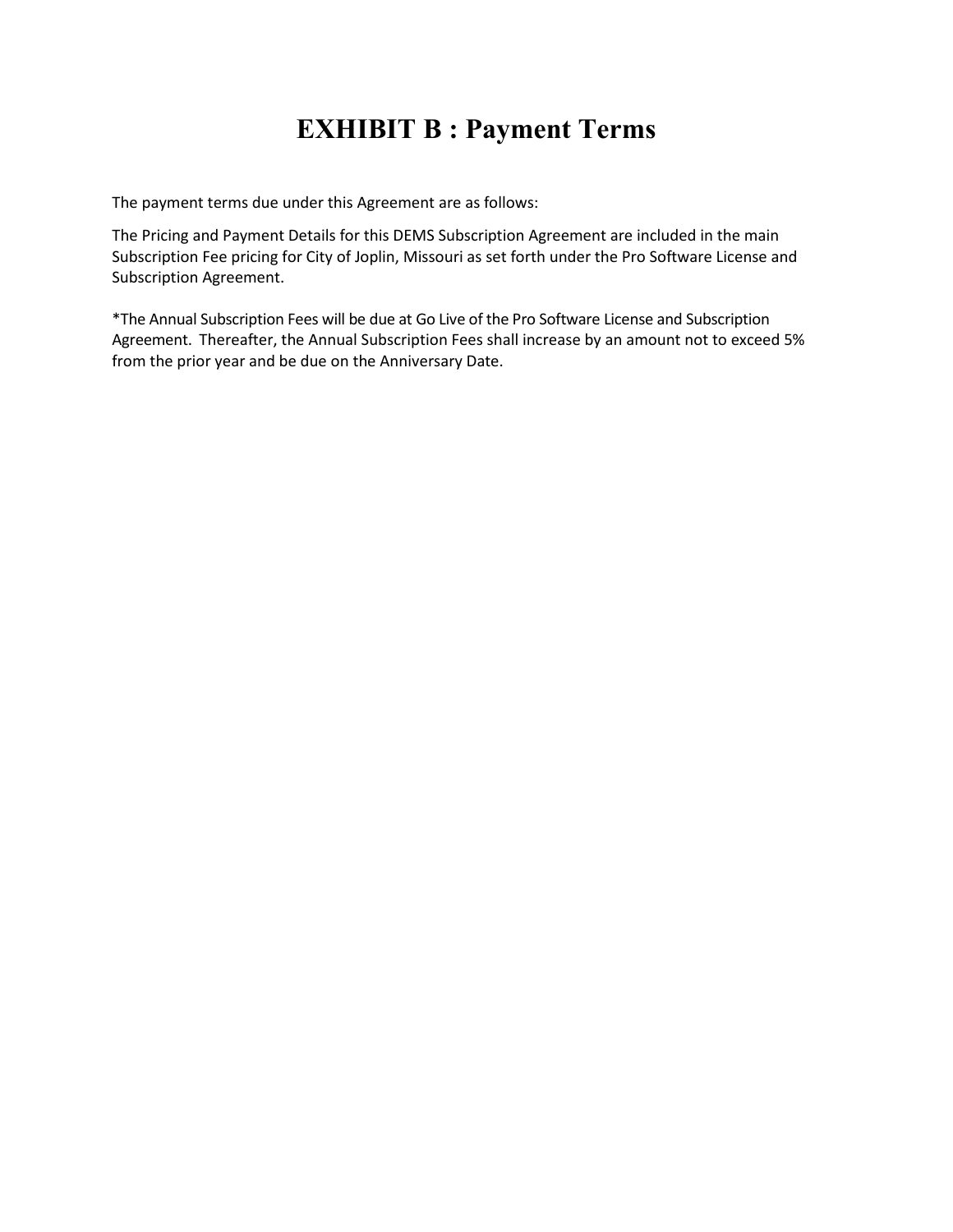# **Exhibit C: SOFTWARE TECHNICAL SUPPORT**

This Software Technical Support describes the terms and conditions relating to technical support that CentralSquare will provide to Customer during the Term of the Agreement.

#### **1. Product Updates and Releases.**

- 1.1. Updates. From time to time CentralSquare may develop permanent fixes or solutions to known problems or bugs in the Software and incorporate them in a formal "Update" to the Software. If Customer is receiving technical support from CentralSquare on the general release date for an Update, CentralSquare will provide the Customer with the Update and related Documentation.
- 1.2. Releases. Customer shall promptly agree to install and/or use any Release provided by CentralSquare to avoid or mitigate a performance problem or infringement claim. All modifications, revisions and updates to the Software shall be furnished by means of new Releases of the Software and shall be accompanied by updates to the Documentation whenever CentralSquare determines, in its sole discretion, that such updates are necessary.

#### **2. Telephone Support & Support Portal.**

- 2.1. Hours. CentralSquare shall provide to Customer, Monday through Friday, 7:30 A.M. to 8:30 P.M. (Eastern Time) toll-free phone number (877-229-2205), excluding holidays. CentralSquare shall provide to Customer, during the Support Hours, commercially reasonable efforts in solving errors reported by the Customer as well as making available an online support portal. Customer shall provide to CentralSquare reasonably detailed documentation and explanation, together with underlying data, to substantiate errors and to assist CentralSquare in its efforts to diagnose, reproduce and correct the error. This support shall be provided by CentralSquare at Customer location(s) if and when CentralSquare and Customer agree that on-site services are necessary to diagnose or resolve the problem. Customer must provide CentralSquare with such facilities, equipment and support as are reasonably necessary for CentralSquare to perform its obligations under this Amendment, including remote access to the Specified Configuration.
- 2.2. Urgent and Critical Priority Telephone Assistance after Normal Customer Service Hours. After Normal CentralSquare Customer Service Hours, emergency support for Subscription applications will be answered by our emergency paging service. When connected to the service, the Customer shall provide his or her name, organization name, call-back number where the Customer Service Representative may reach the calling party, and a brief description of the problem (including, if applicable, the information that causes the issue to be a Critical Priority Problem).
- **3. Website Support.** Online support is available 24 hours per day, offering Customer the ability to resolve its own problems with access to CentralSquare's most current information. Customer will need to enter its designated username and password to gain access to the technical support areas on CentralSquare's website. CentralSquare's technical support areas allow Customer to: (i) search an upto-date knowledge base of technical support information, technical tips, and featured functions; and (ii) access answers to frequently asked questions (FAQ).
- **4. Exclusions from Technical Support Services.** CentralSquare shall have no support obligations with respect to any third-party hardware or software product ("Nonqualified Product"). If Customer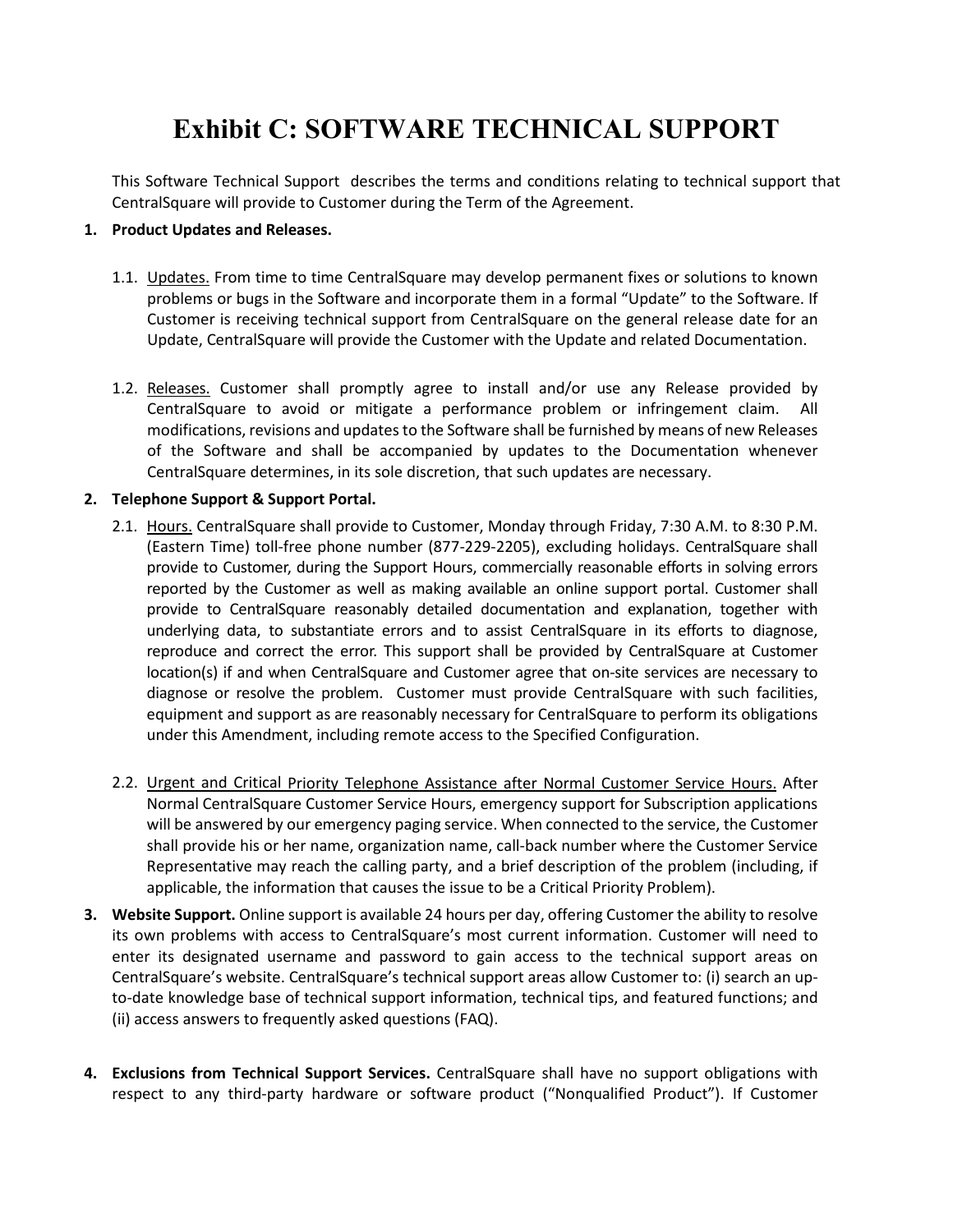requests support services for a problem that CentralSquare reasonably believes was caused or exacerbated by a Nonqualified Product, CentralSquare shall provide notice thereof to Customer along with a quoted price for the support services; Customer must approve the incurrence of such charges in writing prior to CentralSquare rendering the services. Customer shall be solely responsible for the compatibility and functioning of Nonqualified Products with the Software.

- **5. Customer Responsibilities.** In connection with CentralSquare's provision of technical support as described herein, Customer acknowledges that Customer has the responsibility to do each of the following:
	- 5.1 Provide hardware, operating system and browser software that meets technical specifications, as well as a fast, stable, high speed connection and remote connectivity.
	- 5.2 Maintain the designated computer system and associated peripheral equipment in good working order in accordance with the manufacturers' specifications, and ensure that any problems reported to CentralSquare are not due to hardware malfunction;
	- 5.3 Maintain the designated computer system at the latest code revision level reasonably deemed necessary by CentralSquare for proper operation of the Software;
	- 5.4 Supply CentralSquare with access to and use of all information and facilities reasonably determined tobe necessary by CentralSquare to render the technical support described herein;
	- 5.5 Perform any test or procedures reasonably recommended by CentralSquare for the purpose of identifying and/or resolving any problems;
	- 5.6 At all times follow routine operator procedures as specified in the Documentation or any policies of CentralSquare posted on the CentralSquare website following notice from CentralSquare to Customer;
	- 5.7 Customer shall remain solely responsible at all times for the safeguarding of Customer's proprietary, confidential, and classified information; and
	- 5.8 Ensure that the designated computer system is isolated from any process links or anything else that could cause harm before requesting or receiving remote support assistance.

#### **6. Security.**

- 6.1 CentralSquare maintains a Security program for security managing access to Customer data particularly HIPAA and CJIS information. This includes 1) a Pre-employment background check, 2) security training required by Federal CJIS regulations, and 3) criminal background checks/fingerprints required by Federal or State regulations. CentralSquare will work with the Customer to provide required documentation (such as the CJIS Security Addendum Certification form and VPN documents).
- 6.2 If required by the Customer, CentralSquare will provide paper fingerprint cards for such Security Approved personnel with the fingerprinting performed in the state of the CentralSquare staff's job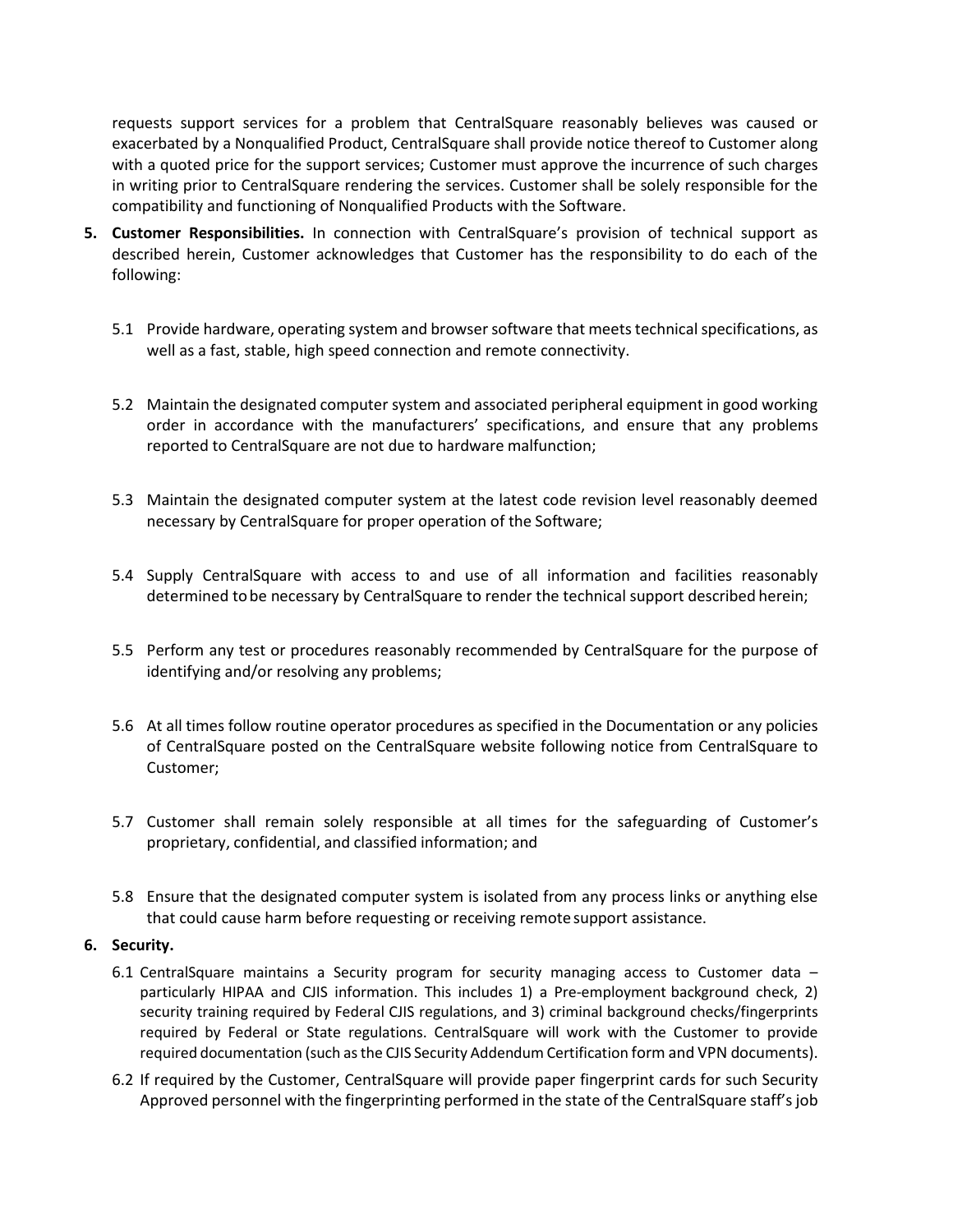assignment. If the Customer requires fingerprints submitted in a form other than paper prints (such as Live Scan) or that such fingerprints be performed at the Customer's site, the Customer will reimburse CentralSquare for the cost of CentralSquare Security Approved Personnel traveling to the Customer's site or for a vendor (such as Live Scan) to travel to the applicable CentralSquare Offices. This provision will apply during the duration of this Agreement.

#### **7. Cloud Security Program.**

- 7.1. Access & Continuity. Logical access restrictions include VLAN data segregation, extensive deny-bydefault access control lists, and Multi-Factor authentication required for System Administration. Business continuity is prioritized via daily encrypted backup stored offsite, virtual tape backup technology to counter loss of physical media, and full replication to disaster recovery site, with redundancy and availability through multiple carriers.
- 7.2. Security & Monitoring. SSL and IPSEC VPN with 256 bit encryption, web application firewalls, multilayered infrastructure model with recorded internal and external CCTV, card access control, best of breed HVAC/fire suppression/physical security, and backed by 24-7 x 365 monitoring by a staffed operations facility for: Intrusion detection & prevention, DDOS mitigation, and automated network incident creation and escalation.
- 7.3. Testing, Audits & Compliance. 3<sup>rd</sup> party internal, external, perimeter vulnerability and penetration testing. Centrally managed patching, OS hardening program, and endpoint protection on all servers. Industry standard compliance includes annual completion of PCI-DSS Compliance Audit, Vulnerability Testing & CVSS Audit, and Control Self-Assessment Audit.

#### **8. Service Level Commitments.**

- 8.1. Target**.** In each Service Period, the target for availability of the Server is 99.9% ("Availability Target"). "**Service Period**" means 24 hours per day Monday through Sunday each calendar month that Customer receives the access to the Server, excluding a maintenance window on Sundays between 12:00 AM and 12:00 PM Eastern Time for scheduled maintenance. During this time, Customers may experience intermittent interruptions. CentralSquare will make commercially reasonable efforts to minimize the frequency and duration of these interruptions and CentralSquare will notify the Customer if the entire maintenance window will be required.
- 8.2. Measurement. Service availability is measured as the total time that the Server is available during each Service Period for access by Customer ("**Service Availability**"). Service Availability measurement shall be applied to the production environment, and the points of measurement for all monitoring shall be the Servers and the Internet connections at CentralSquare's hosted environment. CentralSquare has technology monitoring, measuring, and recording Service Availability. The Customer, at their discretion, may also employ monitoring tools, not to override CentralSquare's measurements for purposes of calculating Service Availability. Additionally, Customer monitoring tools' use must be:
	- 8.2.1.1. mutually agreed upon by CentralSquare and the Customer.
	- 8.2.1.2. paid, installed and maintained by the Customer.
	- 8.2.1.3. non-invasive and may not reside on CentralSquare's systems.
- 8.3. Calculation. Service Availability for a given month shall be calculated using the following calculation:
	- 8.3.1. The total number of minutes which the service was NOT available in a given month shall be subtracted from the total number of minutes available in the given month. The resulting figure is divided by the total number of minutes available in the given month.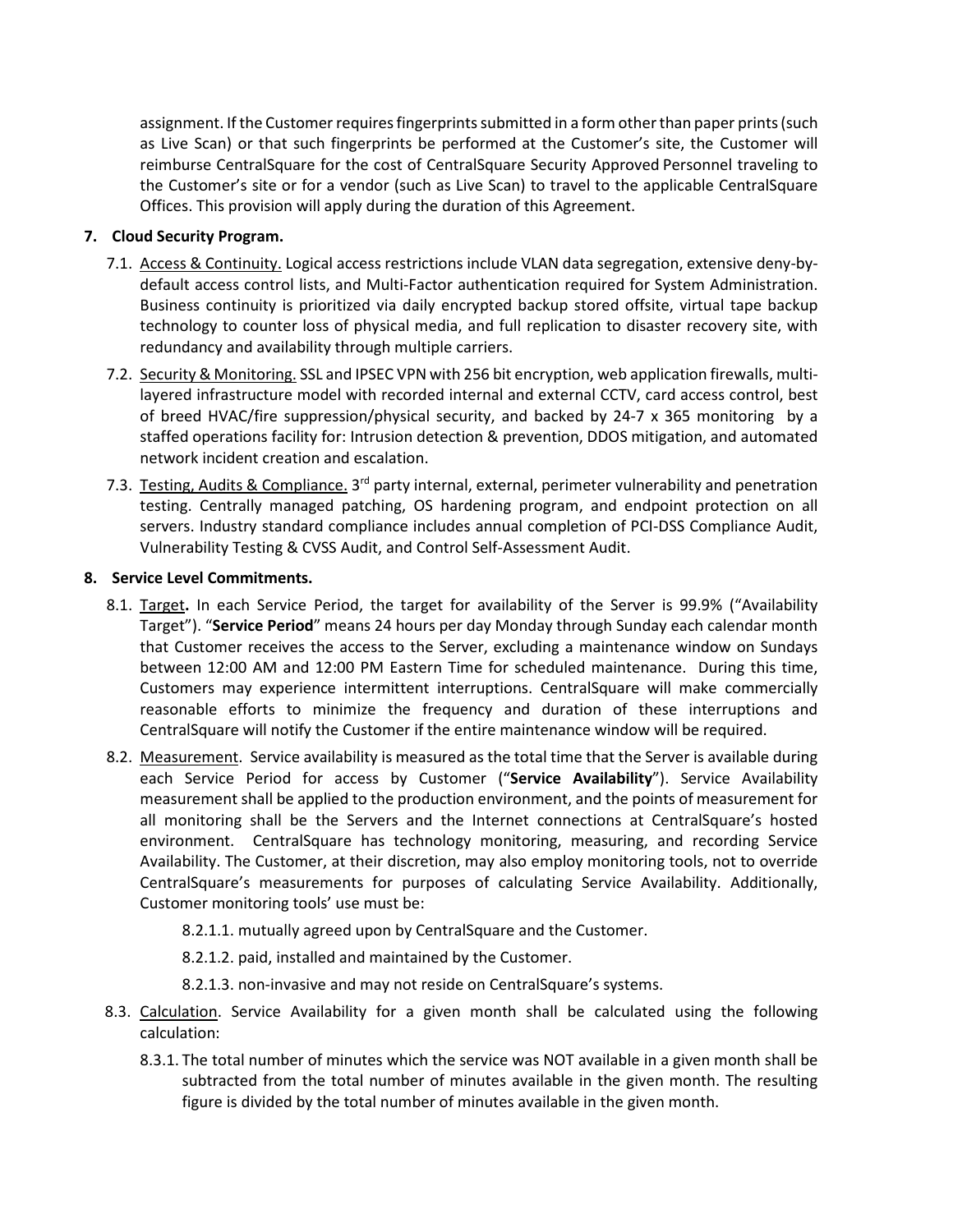- 8.3.2. Service Availability Targets are subject to change due to the variance of the number of days in a month.
- 8.3.3. The total number of minutes which the service was NOT available in a given month shall exclude minutes associated with scheduled or emergency maintenance.
- 8.4. Remedy. If the Service Period target measurement is not met then the Customer shall be entitled to a credit calculated as follows:

| Service Availability in the relevant<br><b>Service Period</b> | <b>Percentage Reduction in Monthly</b><br><b>Fee for the Subsequent Service</b><br><b>Period</b> |
|---------------------------------------------------------------|--------------------------------------------------------------------------------------------------|
| Less than 99.9% but greater than or equal to 99.0%            | 5%                                                                                               |
| Less than 99.0% but greater than or equal to 9.0%             | 10%                                                                                              |
| Less than 95%                                                 | 20%                                                                                              |

8.5.If not directly reported by CentralSquare, Credit entitlement must be requested by the Customer within sixty (60) days of the failed Target. CentralSquare's failure to meet the relevant service level commitment. Customer shall not be entitled to offset any monthly Software fee payments, nor withhold fee payments, on account of a pending credit. Customer shall not be eligible for credits for any period where Customer is more than thirty (30) days past due on their account. CentralSquare will provide reporting, showing performance and service levels.

#### **9. Server Performance & Capacity.**

- 9.1.CentralSquare shall provide sufficient Server capacity for the duration of this hosting Amendment to meet the reasonable performance requirements for the number of concurrent system users provided for in this Amendment. If the Customer requests, at some later date, to add additional Software, increase user licenses, increase storage or processing requirements, and/or request additional environments, these requests will be evaluated and if additional resources are required to support modifications, additional fees may apply.
- 9.2. "In-network" is defined as any point between which the data packet enters the CentralSquare environment and subsequently departs the CentralSquare environment. Any point of communications outside of the CentralSquare protected network environment shall be deemed as "out-of-network." CentralSquare is not responsible for Internet connectivity and/or performance out-of-network.

#### **10. System Maintenance.**

- 10.1. Software maintenance and upgrades. CentralSquare will provide all hosted systems and network maintenance as deemed appropriate and necessary by CentralSquare. Maintenance and upgrades will be announced at least 24 hours in advance. The upgrades are installed at mutually agreed times. CentralSquare recommends reserving a weekly or monthly maintenance window between 0000-0500 (i.e. Midnight to 5:00AM) for patching and other maintenance activity. CentralSquare may only take a small portion of this time, but this is reserved for the full amount of time in the event the entire window of time is needed.
- 10.2. Hardware maintenance and upgrades. Hardware maintenance and upgrades will be performed outside of the Customer's standard business hours of operation and the Customer will be notified prior to the upgrade.
- 10.3. Emergency maintenance. Emergency situations will be handled on a case-by-case basis in such a manner as to cause the least possible disruption to overall system operations and availability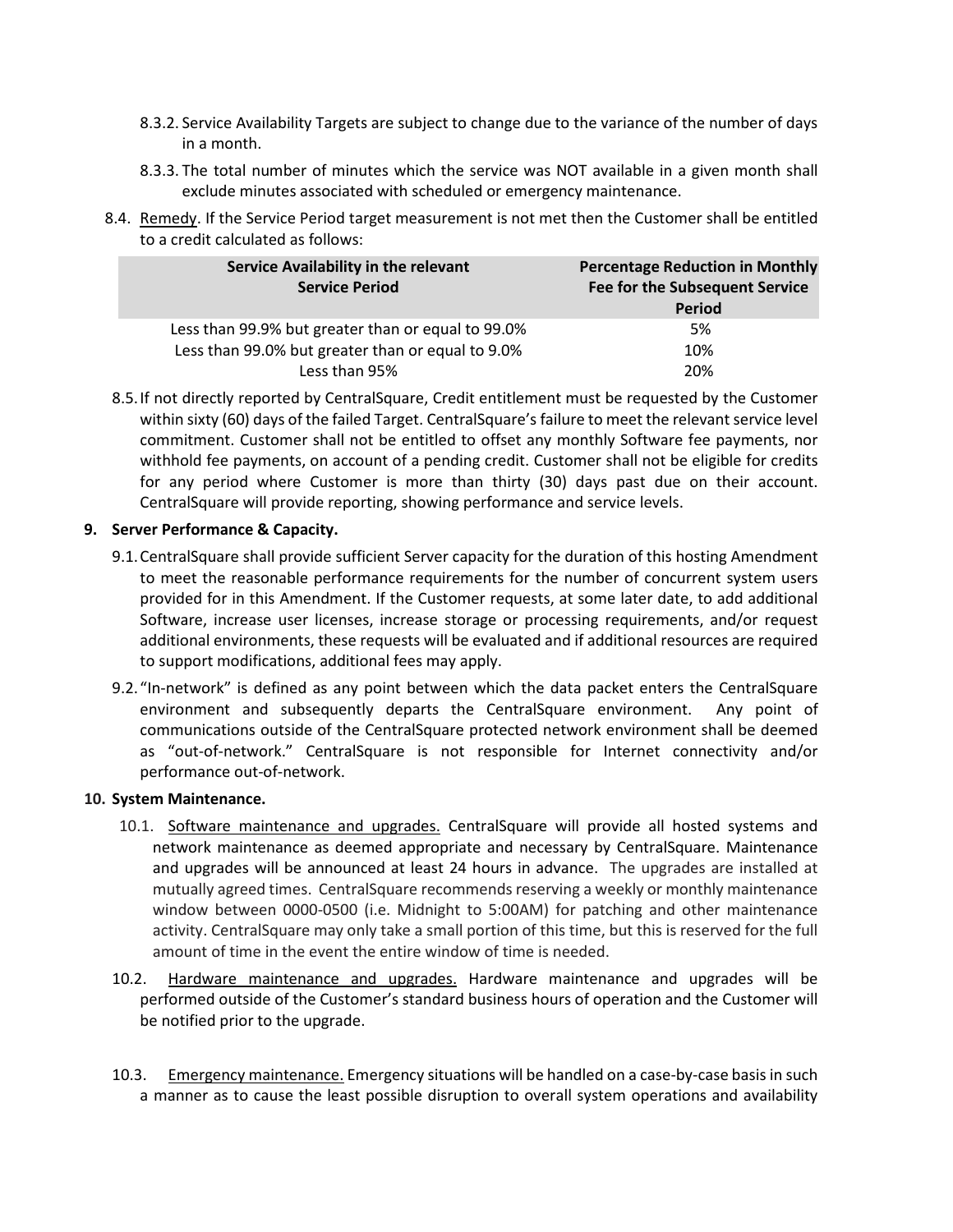without negatively affecting system stability and integrity. CentralSquare will attempt to notify the Customer promptly, however if no contact can be made, CentralSquare management may deem it necessary to move forward with the emergency maintenance.

**11. Priorities and Support Response Matrix.** The following priority matrix relates to software errors covered by this Agreement. Causes secondary to non-covered causes -such as hardware, network, and third-party products - are not included in this priority matrix and are outside the scope of this Technical Support Schedule A. CentralSquare will make commercially reasonable efforts to respond to Software incidents for live remote based production systems using the following guidelines:

| Priority            | <b>Issue</b><br><b>Definition</b>                                                                                                                                                                              | <b>Response</b><br>Time                                                                                                                                                                                                                                     |
|---------------------|----------------------------------------------------------------------------------------------------------------------------------------------------------------------------------------------------------------|-------------------------------------------------------------------------------------------------------------------------------------------------------------------------------------------------------------------------------------------------------------|
| Priority 1 – Urgent | Normal Customer Service Hours Support for live<br>operations on the production system: A system<br>down or not functioning event, and no<br>procedural workaround exists. This is defined as<br>the following: | Normal Customer Service Hours: Telephone<br>calls to 877-229-2205 will be immediately<br>answered and managed by the first available<br>representative.<br>CentralSquare<br>initially<br>responds to a Priority 1 case within one (1)<br>hour after opening |
|                     | CentralSquare server software<br>٠<br>inoperative<br>Loss of ability for all users to log on<br>٠<br>to system<br>Loss of transactional data &<br>٠<br>transactional data corruption                           | After Normal Customer Service Hours: Thirty<br>(30) minute call back after Customer<br>telephone contact to 877-229-2205.                                                                                                                                   |
|                     | This means one or more critical server<br>components are nonfunctional disabling the<br>software or the field reporting capabilities of<br>workstations.                                                       | Priority 1 issues must be called in via 877-229-<br>2205 in order to receive this level of response.                                                                                                                                                        |

*This matrix defines the support issues, response times and resolutions for the Customer's application.*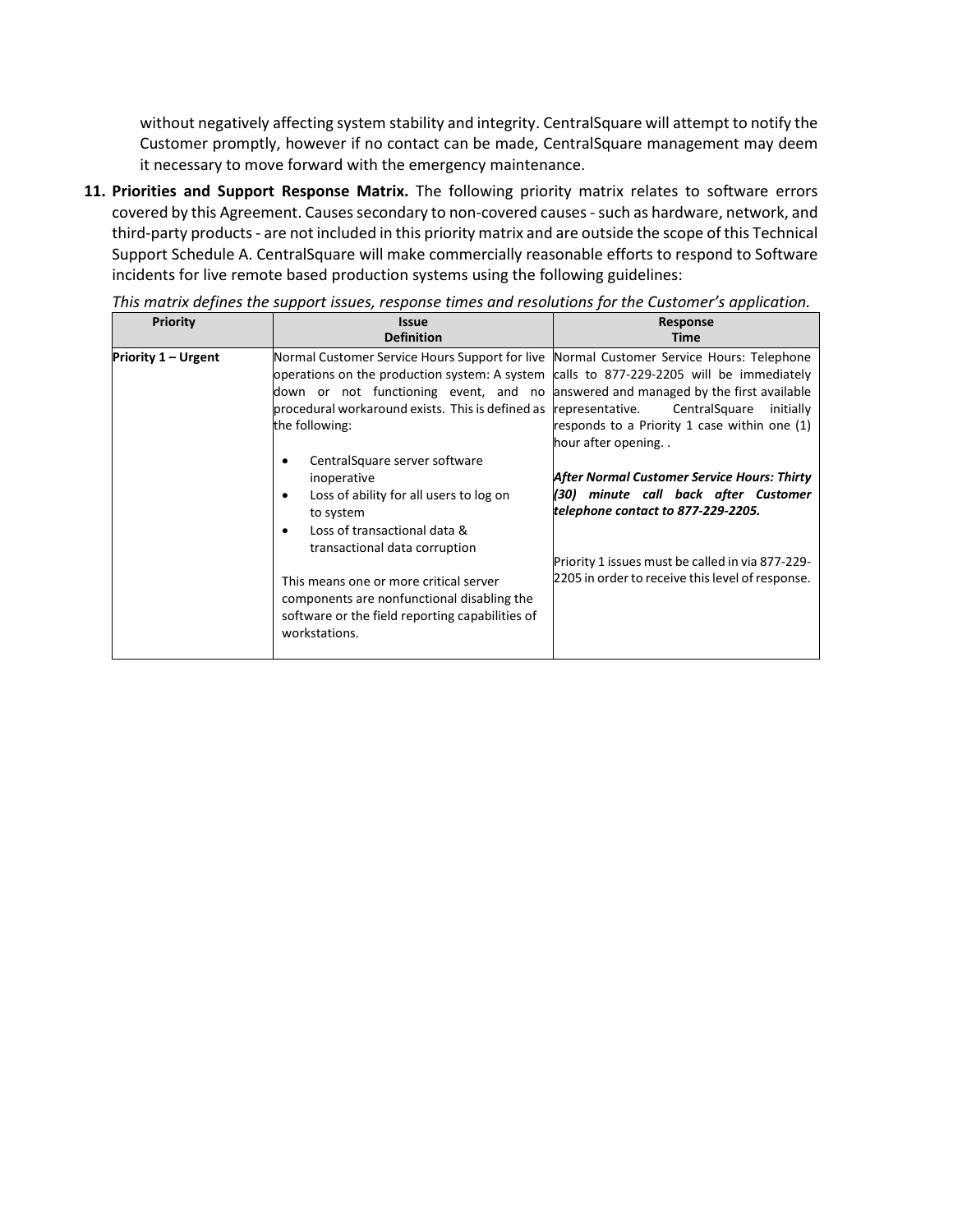| Priority 2 - Critical            | operations but there is capacity to remain<br>Such errors will be opening.<br>level operations.<br>consistent and reproducible.                                                                                                                                                                        | Normal Customer Service Hours Support for Normal Customer Service Hours: Telephone<br>live operations on the production system: A calls to 877-229-2205 will be immediately<br>serious Software Error that disrupts answered and managed by the first available<br>representative. CentralSquare initially responds<br>productive and maintain necessary business to a Priority 2 case within four (4) hours after                                                                                                                                                                                                                                                        |
|----------------------------------|--------------------------------------------------------------------------------------------------------------------------------------------------------------------------------------------------------------------------------------------------------------------------------------------------------|---------------------------------------------------------------------------------------------------------------------------------------------------------------------------------------------------------------------------------------------------------------------------------------------------------------------------------------------------------------------------------------------------------------------------------------------------------------------------------------------------------------------------------------------------------------------------------------------------------------------------------------------------------------------------|
|                                  | Loss of ability for users to enter Case<br>$\bullet$<br>(Incident, Arrest and Custody)<br>records into the system<br>Unable to book or release inmates<br>$\bullet$                                                                                                                                    | After Normal Customer Service Hours: One (1)<br>hour minute call back after Customer<br>telephone contact to 877-229-2205.                                                                                                                                                                                                                                                                                                                                                                                                                                                                                                                                                |
|                                  | A significant number of the workstations are<br>negatively impacted by this error (e.g., does<br>not apply to a minimal set of workstations).                                                                                                                                                          | Non-Urgent Priority issues may also be reported<br>via<br>Https://support.centralsquare.com/s/contrac-<br><b>us</b>                                                                                                                                                                                                                                                                                                                                                                                                                                                                                                                                                       |
| <b>Priority 3 - Non-Critical</b> | Normal Customer Service Hours Support: A<br>Urgent or Critical Priority, has a workaround<br>available, and involves partial loss of<br>noncritical functionality. Such errors will be<br>consistent and reproducible.<br>Loss of Non-Urgent Data (with<br>$\bullet$                                   | Normal Customer Service Hours: Telephone<br>Software Error not meeting the criteria of an calls to 877-229-2205 will be answered and<br>managed by the first available representative.<br>CentralSquare initially responds to a Priority 3<br>case within Two (2) business days after opening.<br>Non-Critical Priority issues may also be reported<br>via                                                                                                                                                                                                                                                                                                                |
|                                  | "Non-Urgent" being defined as not<br>causing an error classified as a<br>Priority 1 or 2 error (above).<br><b>NIBRS State reporting issues</b><br>٠<br>that cause agency reports to<br>exceed State error submission<br>limits<br>UCR reporting multiple<br>$\bullet$<br>occurrence of inaccurate data | Https://support.centralsquare.com/s/contrac-<br><u>us</u><br>Non-Critical Priority issues are not managed<br>after Normal Customer Service Hours.                                                                                                                                                                                                                                                                                                                                                                                                                                                                                                                         |
| Priority 4 – Minor               | inconvenience is slight and can be tolerated.                                                                                                                                                                                                                                                          | Normal Customer Service Hours Support: A Normal Customer Service Hours: Telephone<br>Software Error related to a user function calls to 877-229-2205 will be answered and<br>which does not negatively impact the User managed by the first available representative.<br>by preventing routine use of the system. The Central Square initially responds the next<br>business day after the pint of opening a Priority<br>4 case during CentralSquare's normal local<br>business hours or within Three (3) business days<br>after a Priority 4 case is opened outside of<br>CentralSquare's normal local business hours.<br>Minor Priority issues may also be reported via |
|                                  |                                                                                                                                                                                                                                                                                                        | Https://support.centralsquare.com/s/contrac-<br><u>us</u><br>Minor Priority issues are not managed after                                                                                                                                                                                                                                                                                                                                                                                                                                                                                                                                                                  |
|                                  |                                                                                                                                                                                                                                                                                                        | Normal Customer Service Hours.                                                                                                                                                                                                                                                                                                                                                                                                                                                                                                                                                                                                                                            |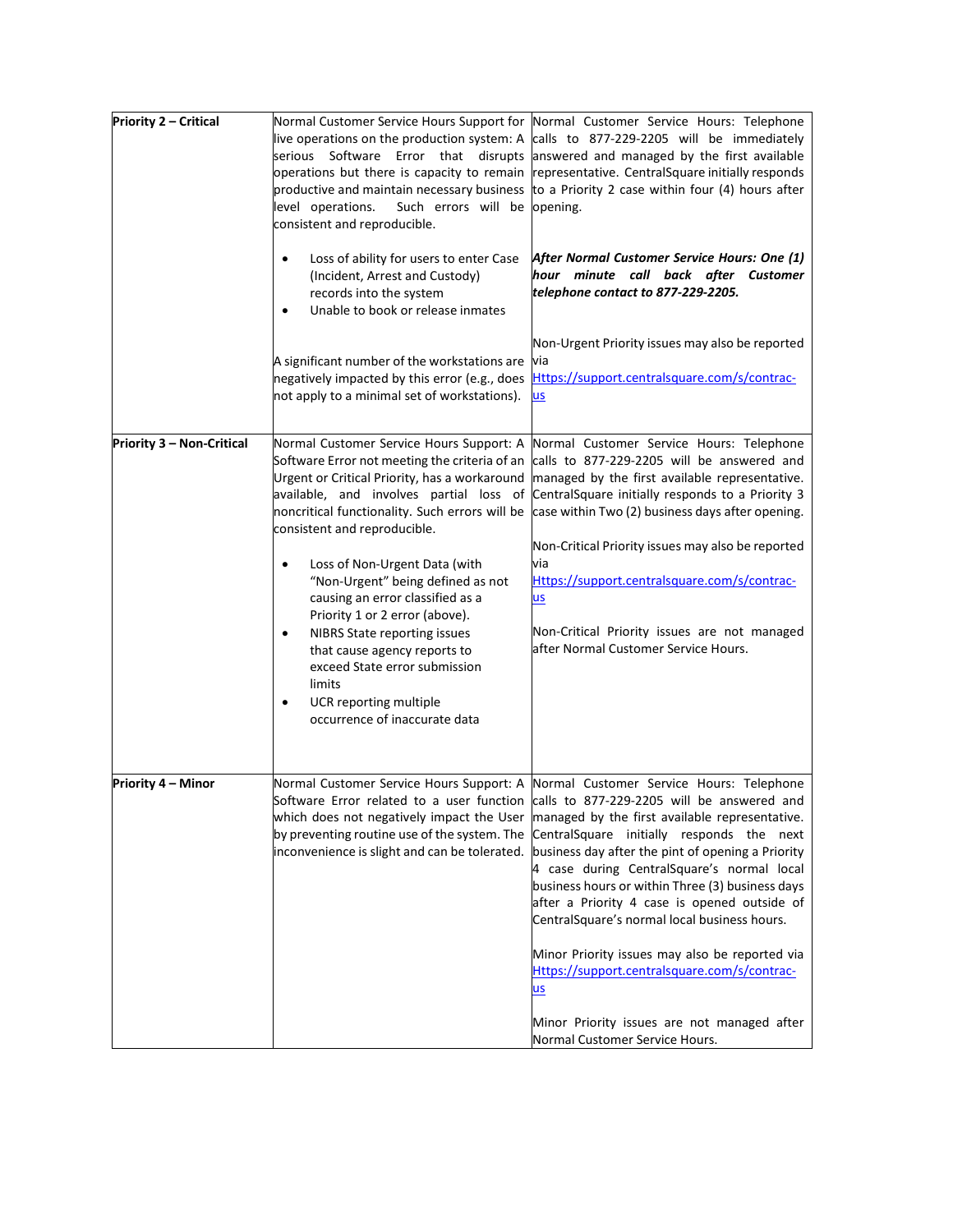- **12. Exceptions.** CentralSquare shall not be responsible for failure to carry out its service and maintenance obligations under this Amendment if the failure is caused by adverse impact due to:
	- 12.1. defectiveness of the Customer's environment, Customer's systems, or due to Customer corrupt, incomplete, or inaccurate data reported to the Software, or documented Defect.
	- 12.2. denial of reasonable access to Customer's system or premises preventing CentralSquare from addressing the issue.
	- 12.3. material changes made to the usage of the Software by Customer where CentralSquare has not agreed to such changes in advance and in writing or the modification or alteration, in any way, by Customer or its subcontractors, of communications links necessary to the proper performance of the Software.
	- 12.4. a force majeure event, or the negligence, intentional acts, or omissions of Customer or its agents.
- **13. Incident Resolution.** Actual response times and resolutions may vary due to issue complexity and priority. For critical impact level and above, CentralSquare provides a continuous resolution effort until the issue is resolved. CentralSquare will make commercially reasonable efforts to resolve Software incidents for live remote based production systems using the following guidelines:

| <b>Priority</b>                       | <b>Resolution Process</b>                                                                                                                                                           | <b>Resolution</b><br><b>Time</b>                                                                                                                                                                                                                                                                                                                       |
|---------------------------------------|-------------------------------------------------------------------------------------------------------------------------------------------------------------------------------------|--------------------------------------------------------------------------------------------------------------------------------------------------------------------------------------------------------------------------------------------------------------------------------------------------------------------------------------------------------|
| Priority 1 - Urgent                   | CentralSquare will provide a procedural or<br>configuration workaround or a code<br>correction that allows the Customer to<br>resume live operations on the production<br>system.   | CentralSquare will work continuously<br>(including after hours) to provide the<br>Customer with a solution that allows the<br>Customer to resume live operations on the<br>production system.<br>CentralSquare will use commercially reasonable<br>efforts to resolve the issue as soon as possible<br>and not later than 24 hours after notification. |
| <b>Priority 2 - Critical</b>          | CentralSquare will provide a procedural or<br>configuration workaround or a code<br>correction that allows the Customer to<br>resume normal operations on the<br>production system. | CentralSquare will work to provide the<br>Customer with a solution that allows the<br>Customer to resume normal operations on<br>the production system which may include a fix<br>on the system prior to the next panned<br>commercial release of the applicable<br>CentralSquare product software.                                                    |
| Priority 3 - Non -<br><b>Critical</b> | CentralSquare will provide a procedural or<br>configuration workaround that allows the<br>Customer to resolve the problem.                                                          | CentralSquare will work to provide the<br>Customer with a resolution reasonably<br>appropriate to the nature of the case which<br>may include a workaround or code correction<br>in a future release of the software. Priority 3<br>issues have priority scheduling in a subsequent<br>release.                                                        |
| Priority 4 - Minor                    | If CentralSquare determines that a<br>reported Minor Priority error requires a<br>code correction, such issues will be<br>addressed in a subsequent release when<br>applicable.     | CentralSquare will work to provide the<br>Customer with a resolution which may include a<br>workaround or code correction in a future<br>release of the software. Priority 4 issues have<br>no guaranteed resolution time.                                                                                                                             |

**14. Non-Production Environments.** CentralSquare will make commercially reasonable efforts to provide non-production environment(s) during Customer business hours. Non-production environments are not included under the metrics or service credit schedules discussed in this Exhibit.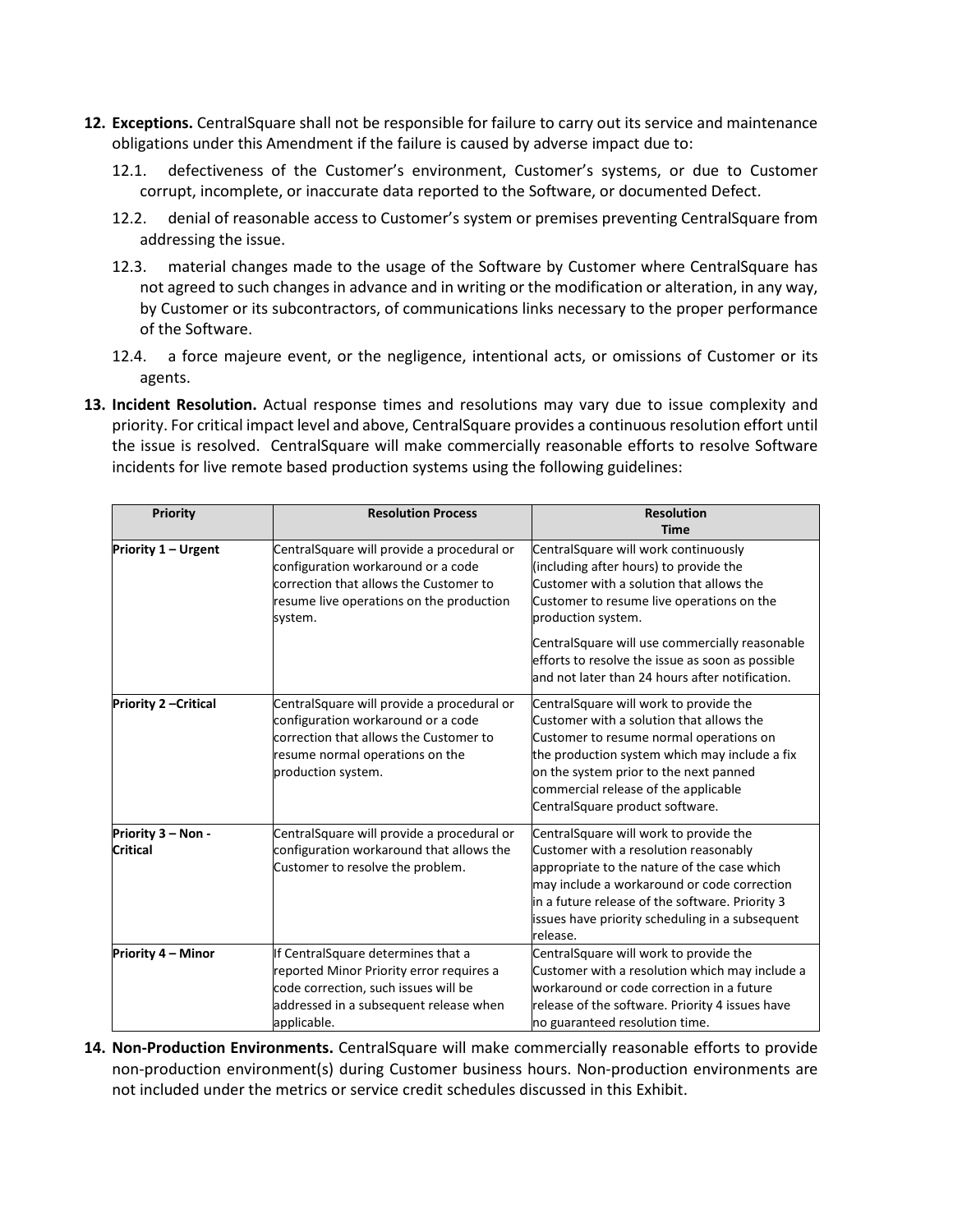- 14.1.Maintenance. All forms of maintenance to be performed on non-production environments will follow the exact structure and schedules outlined above in Section 10 for regular System Maintenance.
- 14.2.Incidents and service requests. Non-production environment incidents are considered priority 3 or 4, dictated by circumstances and will be prioritized and scheduled similar to production service requests.
- **15. Training.** Outside the scope of training services purchased, if any, Customer is responsible for the training and organization of its staff in the operation of the Software.
- **16. Development Work.** The Support Standards do not include development work either (i) on software not licensed from CentralSquare or (ii) development work for enhancements or features that are outside the documented functionality of the Software, except such work as may be specifically purchased and outlined in the Agreement. CentralSquare retains all Intellectual Property Rights in development work performed and Customer may request consulting and development work from CentralSquare as a separate billable service.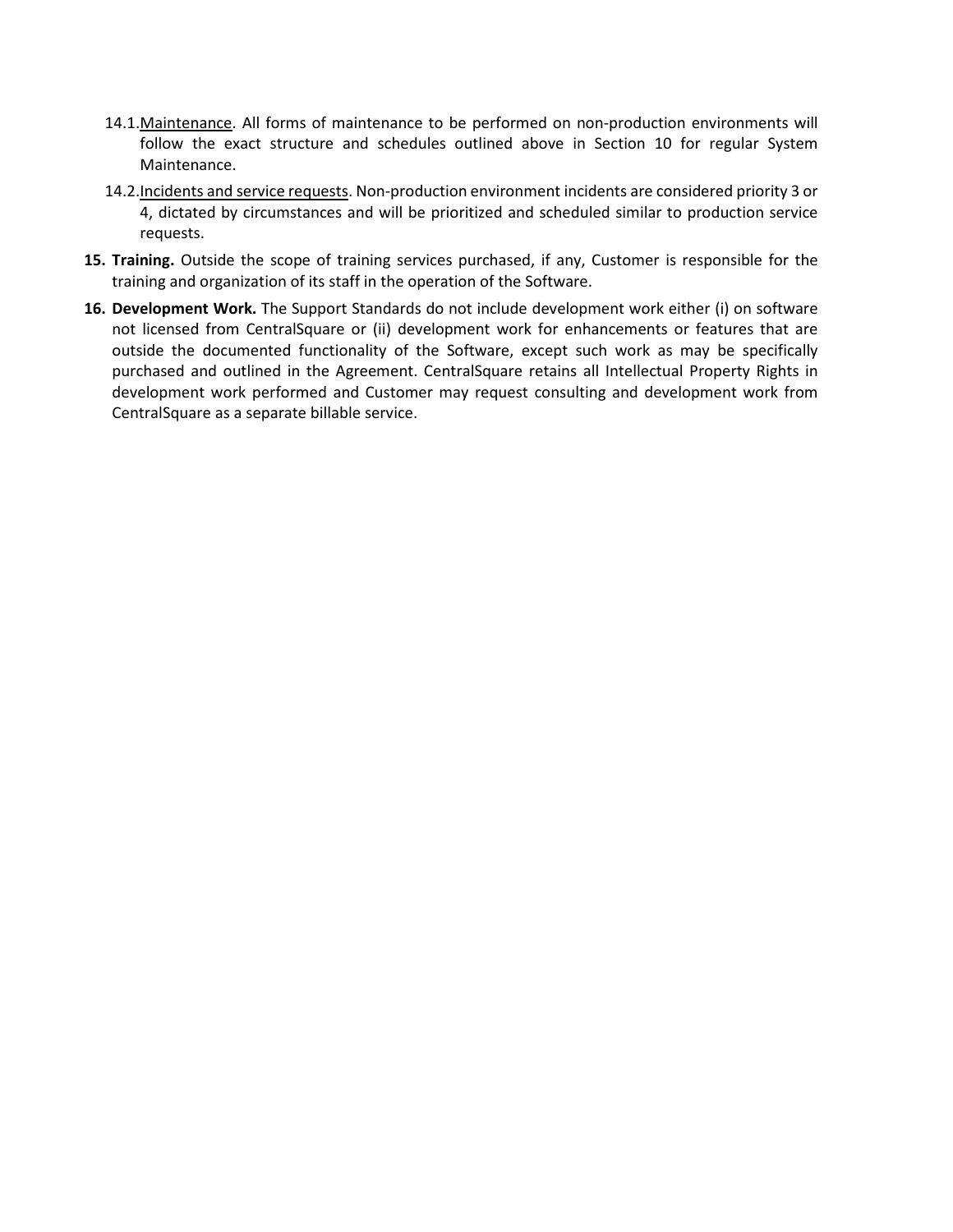# **Exhibit D: Statement of Work**

CentralSquare will provide Software and Services substantially similar to those outlined below, in the quantities specified in *Exhibit B: Pricing Detail*.

# **1.0 Software**

The software detailed in the following sections includes, but is not limited to, the listed functionality.

| DEMS (powered by Genetec <sup>™</sup> | Evidence Acquisition | <b>Evidence Distribution</b> |
|---------------------------------------|----------------------|------------------------------|
| Clearance)                            | Camera Registry      | <b>Redaction and Editing</b> |

• Clearance Mobile App

# **1.1 Training and Go Live**

#### *Training*

End-user and administrator training will be provided remotely using remote screen sharing and training videos. Training will be provided to ensure that users are able to effectively use the digital evidence management system. Documentation and instructional materials will be provided to overview all aspects of the platform. Initial online training will be formatted as instructor-led sessions, combining presentation (PowerPoint presentation), live demonstration (training demo system), and hands-on exercises for all participants. The technical training environment can include a separate training system, a live production system, or combination of both (as preferred).

#### *Implementation Scheduling*

The system implementation will occur with two primary tasks:

#### **1.1.2.1 DEMS Implementation**

Your agency will be provided a new implementation for your users. The system is usable immediately with or without the CAD/RMS Integration. This task will be scheduled after the agreement has been approved.

#### **1.1.2.2 CAD/RMS Integration**

The CAD/RMS integration may occur independently of the DEMS implementation. This task will be scheduled after the agreement has been approved.

#### *Acceptance Criteria*

The CentralSquare DEMS product is a standard product with a standardized integration process. Acceptance occurs automatically following 15 days after the system has gone live. If the Customer has not identified P1 or P2 defects during this period, the system will be automatically accepted. Issues occurring after this time will be handled under the standard maintenance agreement.

| <b>Priority</b>              | <b>Description</b>                                                                                                                                                                                         |
|------------------------------|------------------------------------------------------------------------------------------------------------------------------------------------------------------------------------------------------------|
| <b>P1: Critical Priority</b> | A fatal software application error that prevents the system from<br>starting/re- starting and/or a database integrity error.                                                                               |
| P2: High Priority            | Users are not able to use mission critical functionality necessary to capture<br>or maintain their data. There is no known work-around or there is an<br>unacceptable and production-limiting work-around. |